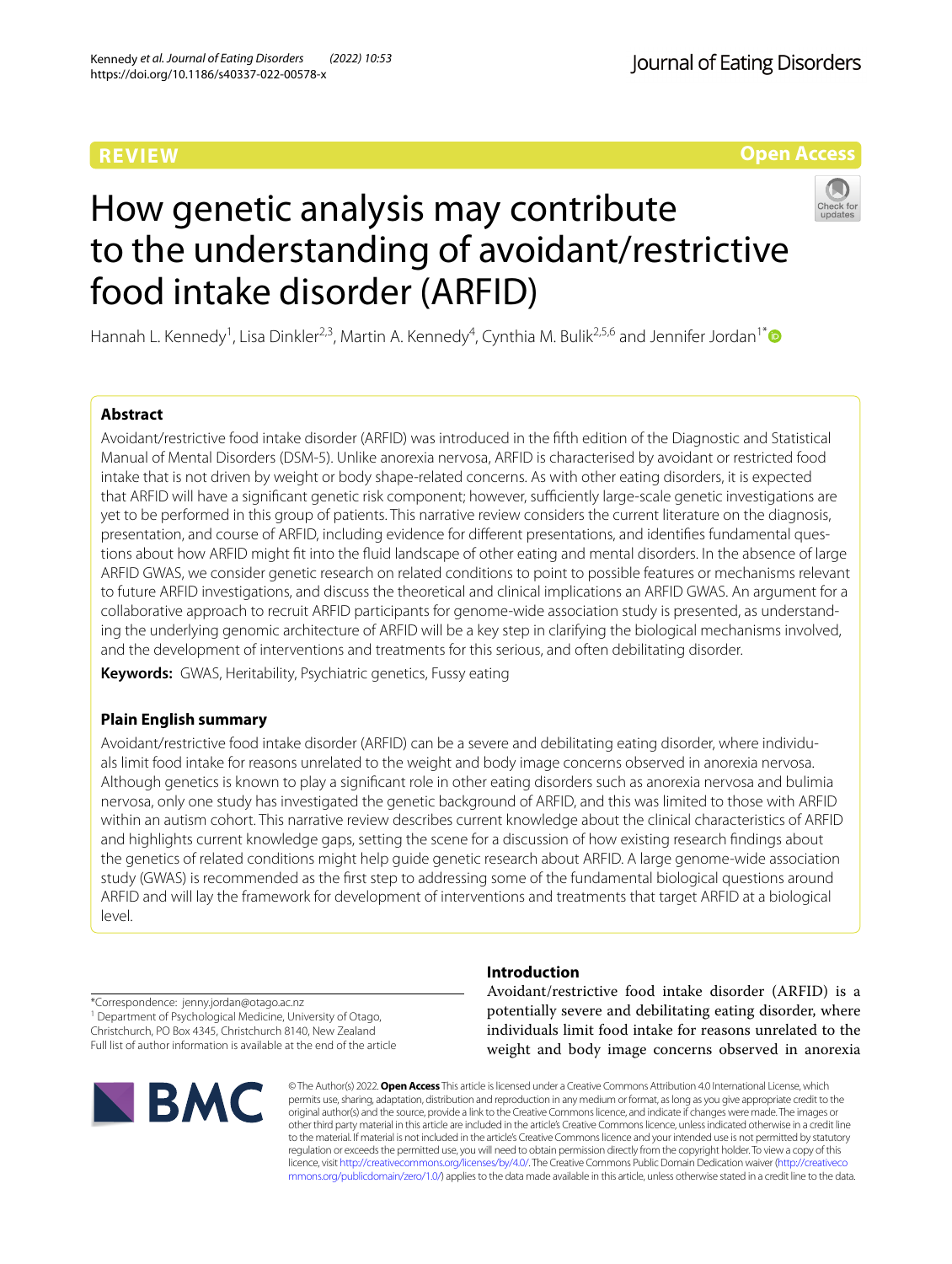nervosa. As it has only been included as an eating disorder in DSM-5, it is relatively under-researched and there is much that is unknown about this condition. This narrative review briefy summarises pertinent literature on ARFID, in the context of considering it to be a complex disorder with likely but yet unclear genetic underpinnings, and highlights knowledge gaps and methodological considerations. It then considers how genetic research is well positioned to address some of these issues, including a discussion of the genetic fndings from related conditions, the impact of genetic research on our conceptualisation of ARFID, and proposes an established framework of consortium science to advance the feld.

ARFID is defned as an eating or feeding disturbance, manifested by persistent failure to meet appropriate nutritional and/or energy needs. Potential efects of not meeting these needs include signifcant weight loss or growth compromise, severe malnutrition, dependence on nutritional supplementation, and/or marked interference with psychosocial functioning  $[1]$ . The consequences of ARFID can be severe. Malnutrition from a restricted diet can, for instance, lead to serious vitamin defciencies including vitamin D, C, and B9, contributing to osteoporosis, scurvy, and myelodysplasia respectively  $[1-3]$  $[1-3]$ . Consuming less nutrients than the body requires can lead to severe cardiovascular, gastrointestinal, neurological, and endocrine changes [[4](#page-9-2)]. ARFID also adversely afects psychosocial functioning. Individuals may fnd social eating difficult due to distress around food, or embarrassment at their restricted eating behaviour. Children often experience high levels of stress and confict with parents around mealtimes. Communal eating at home, school, or in the workplace are common situations that become difficult to navigate.

Avoidant or restrictive eating behaviour in infants and young children has been previously described using terms such as fussy/picky eating, infantile anorexia, feeding disorder, and food avoidance emotional disorder. Although these terms have been inconsistently defned, and not all behaviour described using these terms will be relevant to ARFID (i.e., oral-motor dysfunction causing a feeding disorder), literature in the area of paediatric feeding/eating difficulties represents an important foundation that may help inform the pathology of ARFID.

The exact prevalence of ARFID in the general population is unknown, but likely lies in the range of 0.5–5%, both in children  $[5-8]$  $[5-8]$  and adults  $[9-12]$  $[9-12]$ . Prevalence estimates from clinical eating disorder (ED) populations range from 1.5 to 64% [\[13](#page-9-7)[–20](#page-9-8)].

In contrast to most other EDs, males seem to be almost as frequently afected by ARFID as females [\[5](#page-9-3), [6](#page-9-9), [11](#page-9-10), [12](#page-9-6)]. In studies from child and adolescent ED programs, males account for 20–35% of ARFID cases [[14,](#page-9-11) [16,](#page-9-12) [17](#page-9-13), [19](#page-9-14)[–21](#page-10-0)], while 35–68% of children in paediatric feeding disorder programs are male (median age: 2–4 years). Onset of ARFID can occur at any age [\[22,](#page-10-1) [23](#page-10-2)], although the current literature is predominantly on childhood or adolescent presentation [\[24](#page-10-3)[–26\]](#page-10-4).

# **ARFID presentation**

The aetiology of other eating disorders is now accepted to be a dynamic and complex interplay between the genetic makeup of an individual and a variety of environmental factors, including the possibility of gene-environment interactions [[27\]](#page-10-5). ARFID displays moderate phenotypic overlap with other eating disorders, particularly the restricting behaviour, low weight and malnutrition seen in AN. Preliminary evidence for diagnostic transition from ARFID to AN [\[21](#page-10-0), [28,](#page-10-6) [29\]](#page-10-7) also suggests shared aetiology. Furthermore, there is considerable phenotypic overlap, and comorbidity, between ARFID and neurodevelopmental disorders such as ASD or ADHD [\[15](#page-9-15), [16](#page-9-12), [30\]](#page-10-8), and other psychiatric conditions including anxiety and OCD  $[14, 15]$  $[14, 15]$  $[14, 15]$ . This is in contrast to AN, for example, where comorbid neurodevelopmental disorders are less frequent, and depression is more prevalent than anxiety [[14,](#page-9-11) [15](#page-9-15), [30–](#page-10-8)[32](#page-10-9)].

DSM-5 recognises signifcant variability in presentation of ARFID, and provides three examples: (1) an apparent lack of interest in eating; (2) avoidance based on the sensory characteristics of food; and (3) a concern about the aversive consequences of eating. These presentations are not mutually exclusive, but represent three distinct mechanisms of food restriction or avoidance observed in ARFID. Although these proposed presentations are not officially recognised in classification systems, they are commonly used in the literature and we have referred to them as 'limited intake', 'limited variety', and 'aversive' presentations in the following text. Although individual case reports demonstrate each of the three proposed presentations, a mixed clinical presentation is often observed in ARFID patients [[30,](#page-10-8) [33](#page-10-10)] and Thomas et al. [[34\]](#page-10-11) propose that individuals with ARFID can present with any degree of features.

The limited intake presentation includes cases previously described with terms such as food avoidance emotional disorder, infantile anorexia, or restrictive eating. Patients may present with a low appetite, a lack of interest in eating, or behaviours that reduce intake such as taking small bites, and excessive chewing and slow eating [[35\]](#page-10-12). Individuals tend to have a lower average BMI than other ARFID presentations [\[13,](#page-9-7) [33,](#page-10-10) [35\]](#page-10-12) and malnutrition in children with this presentation is associated with increasing psychopathology up to the fragile pre-pubescent period, a critical period for onset of other eating disorders (EDs) [\[36](#page-10-13)]. Persistent under-eating in children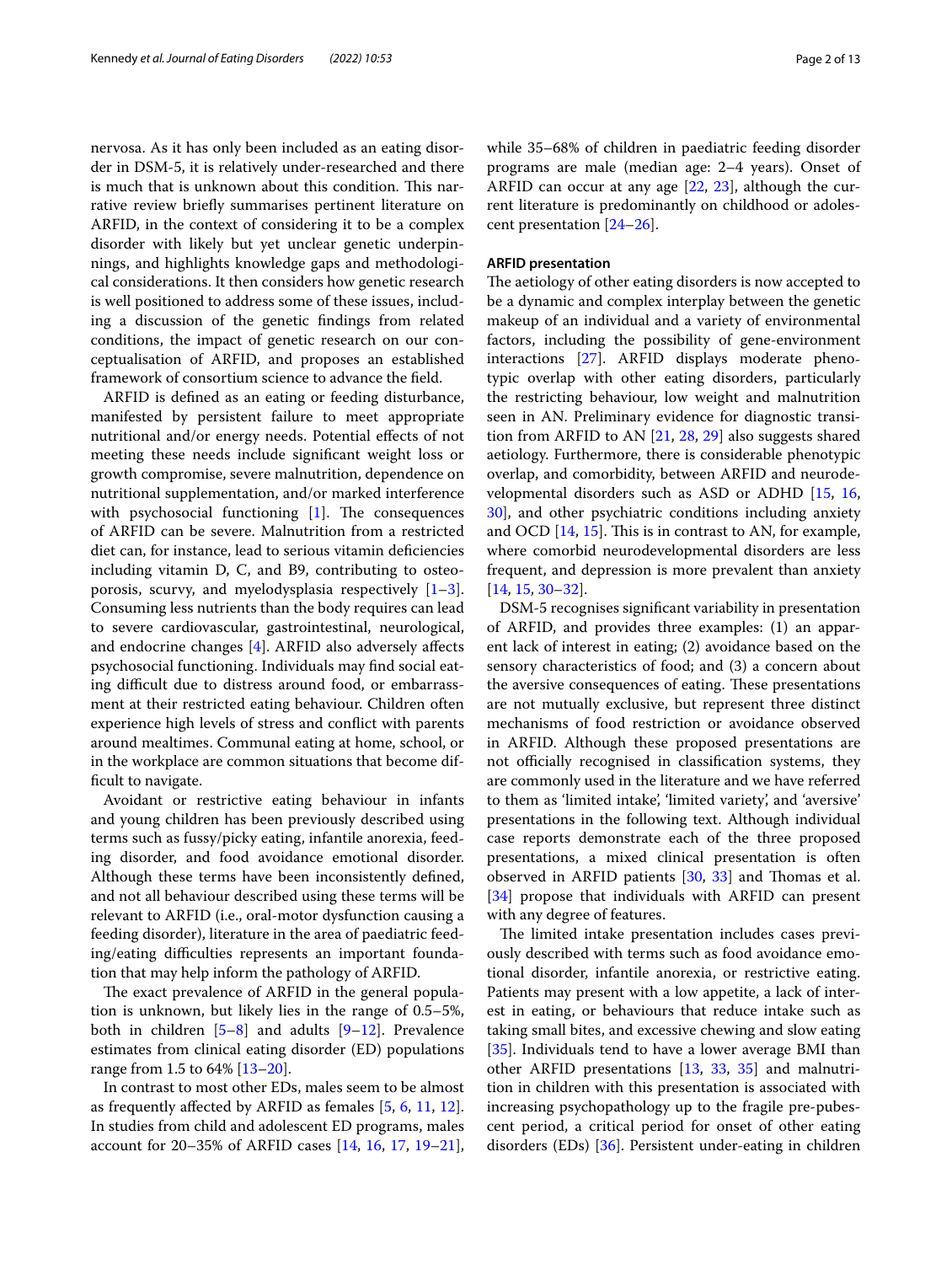predicts adolescent anorexia nervosa (AN) [[37\]](#page-10-14), raising the possibility that ARFID (particularly the limited-intake presentation) could be a risk factor for development of other EDs later in life or potentially even a prodromal presentation.

The limited variety presentation can be initially mistaken for selective or 'picky' eating, which is common in early childhood [[38,](#page-10-15) [39\]](#page-10-16). Even where this selective eating reaches the threshold for ARFID diagnosis, individuals tend not to be underweight [\[13\]](#page-9-7) but instead they may suffer from micronutrient malnutrition [[15\]](#page-9-15). Mechanisms that tend to limit variety of food intake include, but are not limited to, neophobia (fear of the unfamiliar) and sensory aversion. Studies on selective eating indicate a high degree of comorbid anxiety, autism spectrum disorder (ASD), obsessionality/rigidity, and sensory sensitivity  $[33, 40, 41]$  $[33, 40, 41]$  $[33, 40, 41]$  $[33, 40, 41]$  $[33, 40, 41]$  $[33, 40, 41]$  $[33, 40, 41]$ . The limited variety presentation includes a higher prevalence of afected boys compared with other restrictive eating disorders [\[42](#page-10-19)], which may be due in part to comorbid neurodevelopmental disorders that disproportionately afect males [[43](#page-10-20)[–45](#page-10-21)].

An aversive outcome ARFID presentation is characterised by food avoidance or restriction based on a fear of undesired consequences such as choking, allergic reaction, nausea or vomiting, illness etc. For many, this occurs acutely following exposure to a traumatic event, and individuals frequently display a concurrent anxiety disorder [[13,](#page-9-7) [30,](#page-10-8) [35](#page-10-12)]. Patients with this presentation are reported to have a shorter length of illness and are more frequently hospitalised (associated with more acute weight loss and associated health concerns) than the other two presentations [\[13](#page-9-7), [30,](#page-10-8) [33](#page-10-10), [35](#page-10-12)].

## **Comorbidity**

The current literature on ARFID highlights a high degree of comorbidity with other psychiatric, neurodevelopmental, and medical conditions, with approximately 50% of ARFID cases having a current comorbid diagnosis [\[40](#page-10-17)].

Generalized anxiety disorder, social anxiety disorder, and obsessive–compulsive disorder (OCD) are commonly reported to co-occur with ARFID. Compared to comorbidity patterns in other EDs, those with ARFID have relatively higher prevalence of anxiety disorders (35–73%), but lower prevalence of depression (15–35%)  $[14, 15, 30-32]$  $[14, 15, 30-32]$  $[14, 15, 30-32]$  $[14, 15, 30-32]$  $[14, 15, 30-32]$  $[14, 15, 30-32]$ . The latter may be an age dependent factor [\[46](#page-10-22)].

Individuals with autism spectrum disorder (ASD) often display rigid food preferences, relating to hypersensitivity to sensory elements such as texture and smell [\[47](#page-10-23)]. Similarly, the prevalence of feeding problems is higher among children with attention deficit hyperactivity disorder (ADHD) where barriers to eating include impulsivity, being easily bored or distracted, frequent talking,

difficulty remaining seated at the table to complete a meal and reduced appetite due to prescribed stimulant medication [\[48](#page-10-24)]. Reports of ARFID and comorbid ADHD often demonstrate limited intake ARFID presentation features [[13](#page-9-7), [48\]](#page-10-24).

In general, neurodevelopmental disorders might be more commonly present in ARFID than in AN [[15,](#page-9-15) [16](#page-9-12), [30\]](#page-10-8). In children and adolescents with ARFID, 3–23% are estimated to have comorbid ASD or ADHD, where 10–31% have learning difficulties/disorders, and 26–38% have intellectual disability or general developmental delay [\[15](#page-9-15), [16,](#page-9-12) [30,](#page-10-8) [46](#page-10-22), [49\]](#page-10-25).

ARFID may also develop secondary to a history of medical problems such as gastrointestinal functional motility (e.g. gastroesophageal refux disease [[50\]](#page-10-26)), malabsorption, infammation (e.g. Crohn's disease [\[23\]](#page-10-2)), or food allergies [[16\]](#page-9-12). Behavioural overlap also occurs between ARFID and paediatric acute-onset neuropsychiatric syndrome (PANS), including the PANS subgroup paediatric autoimmune neuropsychiatric disorder associated with streptococcal infections (PANDAS).

# **Assessment and treatment of ARFID**

Given the relatively recent introduction of ARFID as a diagnostic category, limited work has been conducted validating screening and diagnostic tools. In a recent review, Dinkler and Bryant–Waugh provide an overview of existing assessments of ARFID including their validation status [[51\]](#page-10-27).

No evidence-based treatment guidelines for ARFID exist, but Bryant-Waugh and Higgens [\[52](#page-10-28)] suggest that ARFID treatments should be based on evidence-based interventions implemented in other EDs. For example, an adapted cognitive behavioural therapy is being trialled in ARFID [\[53](#page-10-29)]. Pharmaceutical interventions in eating disorders are generally considered less efective than psychotherapy, and are usually implemented as an adjunct to other interventions, or as a second-line treatment. Currently, no approved medications for ARFID exist.

# **ARFID genetics, what do we (not) know?**

The roots of psychiatric genetics lie in family and twin studies that provide the frst evidence that a disorder or condition aggregates in families, and can quantify the relative contribution of genetics, and shared or unique environment. No family or twin studies of ARFID have yet been published, and although there is one genetically-informed investigation of ARFID [\[54\]](#page-10-30), this was performed with a sample of 3142 genotyped probands with ASD, of whom<20% were classed as high-risk for ARFID. While ASD and ARFID frequently co-occur (as described above), far from all people with ARFID have ASD, limiting the generalizability of the results in this ASD group to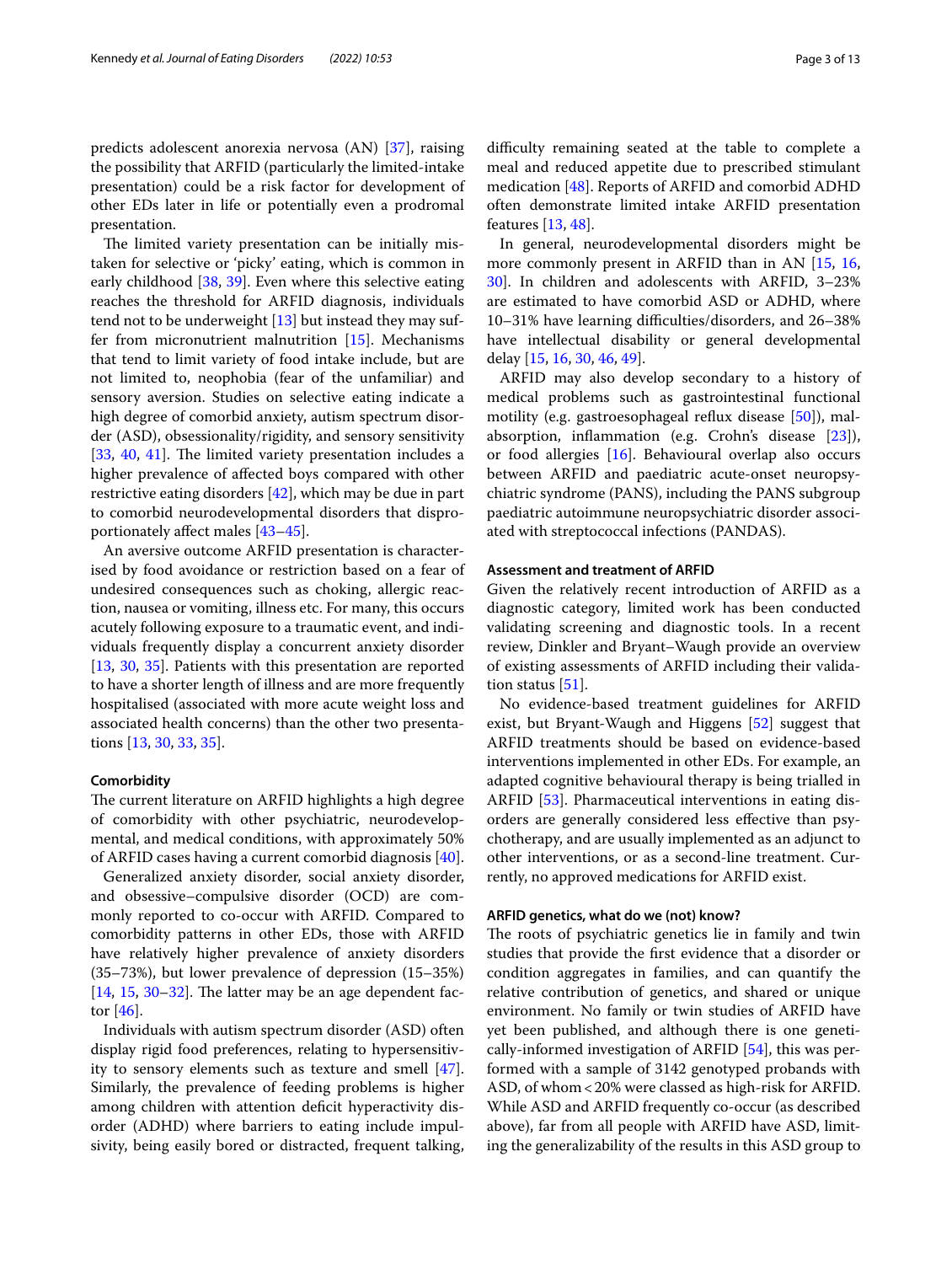the whole population with ARFID. The authors present a moderate, small nucleotide polymorphism (SNP)-based heritability of a continuous ARFID risk score, comparable to estimates in other EDs [\[55](#page-10-31)], but with relatively large confdence intervals (CIs; 0.45, 95% CI 0.13–0.76) [[54\]](#page-10-30). Although the authors of this study acknowledge it was likely underpowered for gene discovery, one SNP on chromosome 5 did reach genome wide significance. The closest gene to this locus, *ZWIM6*, is a known neurodevelopmental gene that has been previously implicated in schizophrenia [[56\]](#page-10-32), and intellectual disability (ID) [[57\]](#page-10-33). A de novo variant in *ZWIM6* has been found in unrelated cases of ID [\[58\]](#page-10-34), with signifcant gastrointestinal symptoms (including gastroesophageal refux disease), which are a common precursor for ARFID; this may warrant future investigation as a phenotype of interest.

In the absence of well-powered genetic studies on ARFID, we can also consider studies of similar or related traits as partial proxies for an ARFID phenotype. Related traits that have been studied using genetic epidemiology methods include appetite, rate of eating, food fussiness, phobic avoidance of food, food preferences, sensory reactivity, and nutrient intake. Current literature estimates moderate to high heritability for many specifc eating behaviours which are implicated in ARFID (Table [1\)](#page-4-0).

In a cohort of more than 1500 twins, the estimated heritability of food intake was 0.21–0.48, and the heritability of micronutrient intake was 0.21–0.45 [\[59](#page-10-35)]. Macronutrient and total energy intake have also been reported to be infuenced by genetic factors (heritability estimated at 0.30–0.45) [[59\]](#page-10-35), with little contribution of shared environmental factors, particularly in adults [\[60](#page-10-36), [61](#page-10-37)]. Highly heritable dietary preferences (such as for meat, fruit and vegetables, or carbohydrates) may implicate genes involved in taste perception as a possible contributor to food intake  $[62]$  $[62]$ . This is supported by strong phenotypic associations between toddler food fussiness and lower liking for nutritious foods such as vegetables and fruit in three year-old twins [\[63\]](#page-10-39). Twin and family studies additionally suggest high heritability of food neophobia in children (0.58–0.78) [[64,](#page-10-40) [65\]](#page-10-41), and moderate heritability in adults (0.66–0.69) [[66](#page-11-0)].

Heritability of food fussiness estimates range from 0.46–0.78  $[63, 64]$  $[63, 64]$  $[63, 64]$ , and food preferences, particularly with regard to vegetables and fruit, may be partly mediated by an increased sensitivity to bitterness [[63,](#page-10-39) [67\]](#page-11-1). Perceived bitterness of the compounds 6-n-propylthioruracil (PROP) and phenylthiocarbamide (PTC) has been attributed to genetic variants of the bitter gene receptor family member *TAS2R38*. Variation at this locus accounts for 55–85% of the variance in bitterness detection in response to PTC exposure  $[68]$  $[68]$ . This provides one example of heritable taste perception that may infuence food fussiness, particularly in response to higher concentrations of bitter compounds found in cruciferous vegetables and citrus fruits like grapefruit.

Based on the fndings of Koomar et al. [[54\]](#page-10-30) and the twin/family study data of related phenotypes above, it is reasonable to expect that the ARFID phenotype(s) will be at least moderately heritable, and that the degree of heritability and nature of the underlying genetic variants may difer across ARFID presentations.

# **Psychiatric genetics strategies applicable to ARFID**

It is clear that genetic infuences on psychiatric conditions, including EDs, generally arise from a complex polygenic landscape, with potentially hundreds or thousands of low effect alleles  $[69]$  $[69]$  $[69]$ . Rare, highly penetrant variants, including copy number variants (CNVs) do not explain the majority of ED phenotypic variance. CNVs *are* implicated in neurodevelopmental [\[70](#page-11-4), [71\]](#page-11-5) and psychiatric disorders [[72](#page-11-6)[–74](#page-11-7)], and given the association with neurodevelopmental disorders may be more likely to occur in ARFID. However, it seems probable that common, small efect alleles will have a greater overall impact on phenotypic variance. Based on knowledge about the genetic landscape of other psychiatric conditions, and the expectation that genetic factors in ARFID may be similar, we consider below how best to approach an efective genetic analysis of ARFID.

## *ARFID genome‑wide association study (GWAS) design*

Genome-wide association studies (GWAS) are an essential tool to not only identify genetic loci associated with disease, but to provide a comprehensive dataset for subsequent analyses such as cross-disorder analyses, polygenic risk scores (PRS), and investigations into the functional impact of identifed variants which may impact diagnosis, prognosis and treatment. The value of eating disorder GWAS to identify new associations between DNA variants and the traits they infuence has been demonstrated in anorexia nervosa (AN) [[75\]](#page-11-8), where important metabolic and anthropometric associations encouraged reconceptualization of AN as a metabo-psychiatric disorder and identifed an important direction for future research.

A significant challenge in GWAS is achieving sufficient statistical power given the generally small efect sizes of the loci sought, which requires genotyping and phenotyping of large numbers of cases and controls. A projection by Koomar et al. [[54](#page-10-30)] suggests the number of participants required to achieve sufficient power for further ARFID gene discovery to be  $n=10,000$ . Meta-analysis has proven a powerful tool for enhancing the power of individual GWAS discovery datasets, and identifying increasing numbers of genetic risk variants. However,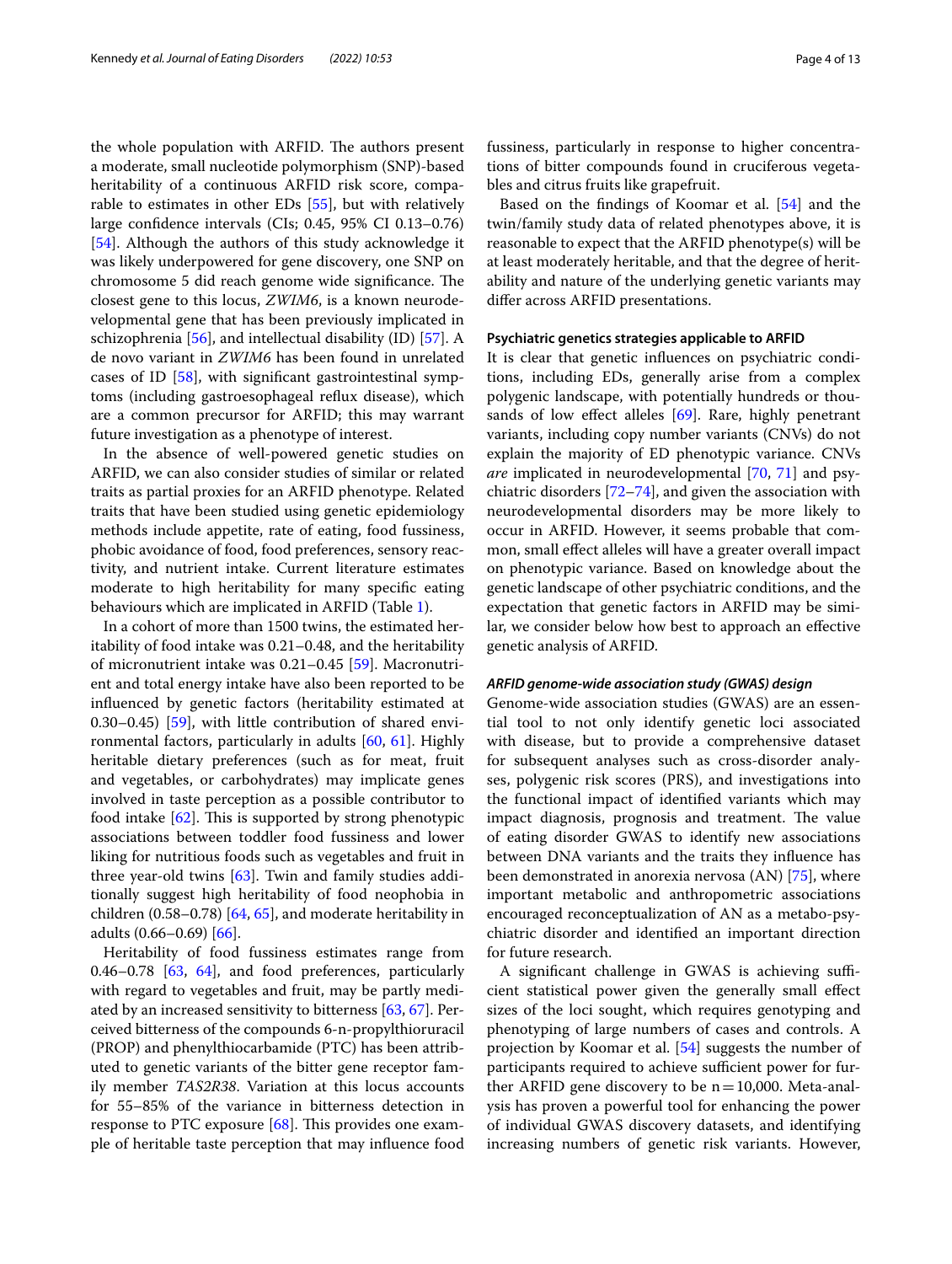<span id="page-4-0"></span>**Table 1** Heritability measures (best ft model) of traits related to ARFID presentation. A summary of twin/family study derived heritability estimates

| References                                       | Age range  | <b>Study metrics</b>                                                                                                                                                                                                  | Specific<br>behaviour or<br>trait | <b>Additive</b><br>qenetic<br>variance $(a^2)$ | Non-additive<br>genetic variance environmental<br>(d <sup>2</sup> ) | <b>Shared</b><br>variance $(c^2)$ | Non-shared<br>environmental<br>variance $(e^2)$ |
|--------------------------------------------------|------------|-----------------------------------------------------------------------------------------------------------------------------------------------------------------------------------------------------------------------|-----------------------------------|------------------------------------------------|---------------------------------------------------------------------|-----------------------------------|-------------------------------------------------|
| Fildes et al. (2014) $3.5 \pm 0.27$ y<br>$[107]$ |            | Gemini Study:<br>1343 twin pairs,<br>$n = 458$ [MZ],<br>$n = 872$ [DZ],<br>50.4% female<br>Instrument: 114<br>item parent-<br>report question-<br>naire on food<br>preferences                                        | Vegetable prefer-<br>ence         | $0.54(0.47 - 0.63)$                            | $\equiv$                                                            | $0.35(0.27 - 0.42)$               | $0.11(0.10 - 0.13)$                             |
|                                                  |            |                                                                                                                                                                                                                       | Fruit preference                  | $0.53(0.45 - 0.61)$                            |                                                                     | $0.35(0.26 - 0.43)$               | $0.13(0.11 - 0.15)$                             |
|                                                  |            |                                                                                                                                                                                                                       | Protein prefer-<br>ence           | $0.48(0.40 - 0.57)$                            | $\overline{\phantom{a}}$                                            | $0.37(0.27 - 0.45)$               | $0.15(0.13 - 0.17)$                             |
|                                                  |            |                                                                                                                                                                                                                       | Dairy preference                  | $0.54(0.47 - 0.60)$                            |                                                                     | $0.54(0.47 - 0.60)$               | $0.19(0.16 - 0.22)$                             |
|                                                  |            |                                                                                                                                                                                                                       | Starch preference                 | $0.32(0.26 - 0.38)$                            |                                                                     | $0.57(0.51 - 0.62)$               | $0.11(0.10 - 0.13)$                             |
| Breen et al. (2006) 4-5 y<br>[108]               |            | Twins Early<br>Development<br>Study (TEDS): 214<br>same-sex twin<br>pairs, $n = 103$<br>$[MZ]$ n = 111 [DZ],<br>52% female<br>Instrument:<br>Mother-report<br>questionnaire on<br>food preferences<br>(95 food items) | Vegetable prefer-<br>ence         | $0.37(0.2 - 0.58)$                             |                                                                     | $0.51(0.30 - 0.66)$               | $0.13(.09-.17)$                                 |
|                                                  |            |                                                                                                                                                                                                                       | Dessert prefer-<br>ence           | $0.2(0.04 - 0.38)$                             |                                                                     | $0.64(0.46 - 0.77)$               | $0.16$ (.12 - .22)                              |
|                                                  |            |                                                                                                                                                                                                                       | Meat and fish<br>preference       | $0.78(0.63 - 0.92)$                            | $\overline{\phantom{a}}$                                            | $0.12(0.00 - 0.27)$               | $0.10(.08 - .12)$                               |
|                                                  |            |                                                                                                                                                                                                                       | Fruit preference                  | $0.51(0.37 - 0.68)$                            | $\hspace{0.1mm}$                                                    | $0.32(0.16 - 0.46)$               | $0.17(.14 - .20)$                               |
| Liu et al. (2013)<br>$[59]$                      | $11 - 13y$ | University<br>of Southern<br>California (USC)<br>Twin study: 358<br>twin pairs, $n = 188$<br>$[MZ]$ , n = 170 [DZ]<br>Instrument: 3 day<br>food diary                                                                 | Fat intake                        | $0.44(0.28 - 0.58)$                            |                                                                     |                                   | $0.56(0.42 - 0.72)$                             |
|                                                  |            |                                                                                                                                                                                                                       | Protein intake                    | $0.31(0.13 - 0.47)$                            |                                                                     |                                   | $0.69(0.53 - 0.88)$                             |
|                                                  |            |                                                                                                                                                                                                                       | Carbohydrate<br>intake            | $0.43(0.25 - 0.58)$                            |                                                                     |                                   | $0.57(0.42 - 0.75)$                             |
|                                                  |            |                                                                                                                                                                                                                       | Mineral intake                    | $0.45(0.29 - 0.59)$                            |                                                                     |                                   | $0.55(0.41 - 0.71)$                             |
|                                                  |            |                                                                                                                                                                                                                       | Vitamin intake                    | $0.21(0.00 - 0.41)$                            |                                                                     | $0.04(0.00 - 0.34)$               | $0.75(0.59 - 0.93)$                             |
| Fildes et al. (2016) $3.5 \pm 0.3$ y<br>[63]     |            | Gemini Study:<br>1330 twin pairs,<br>$n = 458$ [MZ],<br>$n = 872$ [DZ],<br>50.5% female<br>Instrument: 114<br>item parent report<br>questionnaire on<br>food preferences<br>$[107] + CEBQ$<br>$[109]$                 | Food fussiness                    | $0.78(0.73 - 82)$                              |                                                                     | $0.05(0.02 - 0.09)$               | $0.17(0.15 - 0.2)$                              |
| Smith et al. (2017) 16 m<br>[64]                 |            | Gemini Study:<br>1932 twin pairs,<br>$n = 626$ [MZ],<br>$n = 1306$ [DZ],<br>50.6% female<br>Instrument:<br>Parent-report<br><b>CEBQ</b>                                                                               | Food fussiness                    | $0.46(0.41 - 0.52)$                            |                                                                     | $0.46(0.40 - 0.51)$               | $0.09(0.08 - 0.10)$                             |
|                                                  |            |                                                                                                                                                                                                                       | Food neophobia                    | $0.58(0.5 - 0.67)$                             |                                                                     | $0.22(0.14 - 0.30)$               | $0.19(0.17 - 0.22)$                             |
| Cooke et al.<br>$(2007)$ [65]                    | $8 - 11y$  | Twins Early Devel-<br>opment Study<br>(TEDS): 5390 twin<br>pairs, $n = 1913$<br>[MZ], 3477 [DZ],<br>51.4% female<br>Instrument: 4<br>item version of<br>CFNS [110]                                                    | Food neophobia                    | $0.78(0.76 - 0.79)$                            |                                                                     |                                   | $0.22(0.21 - 0.24)$                             |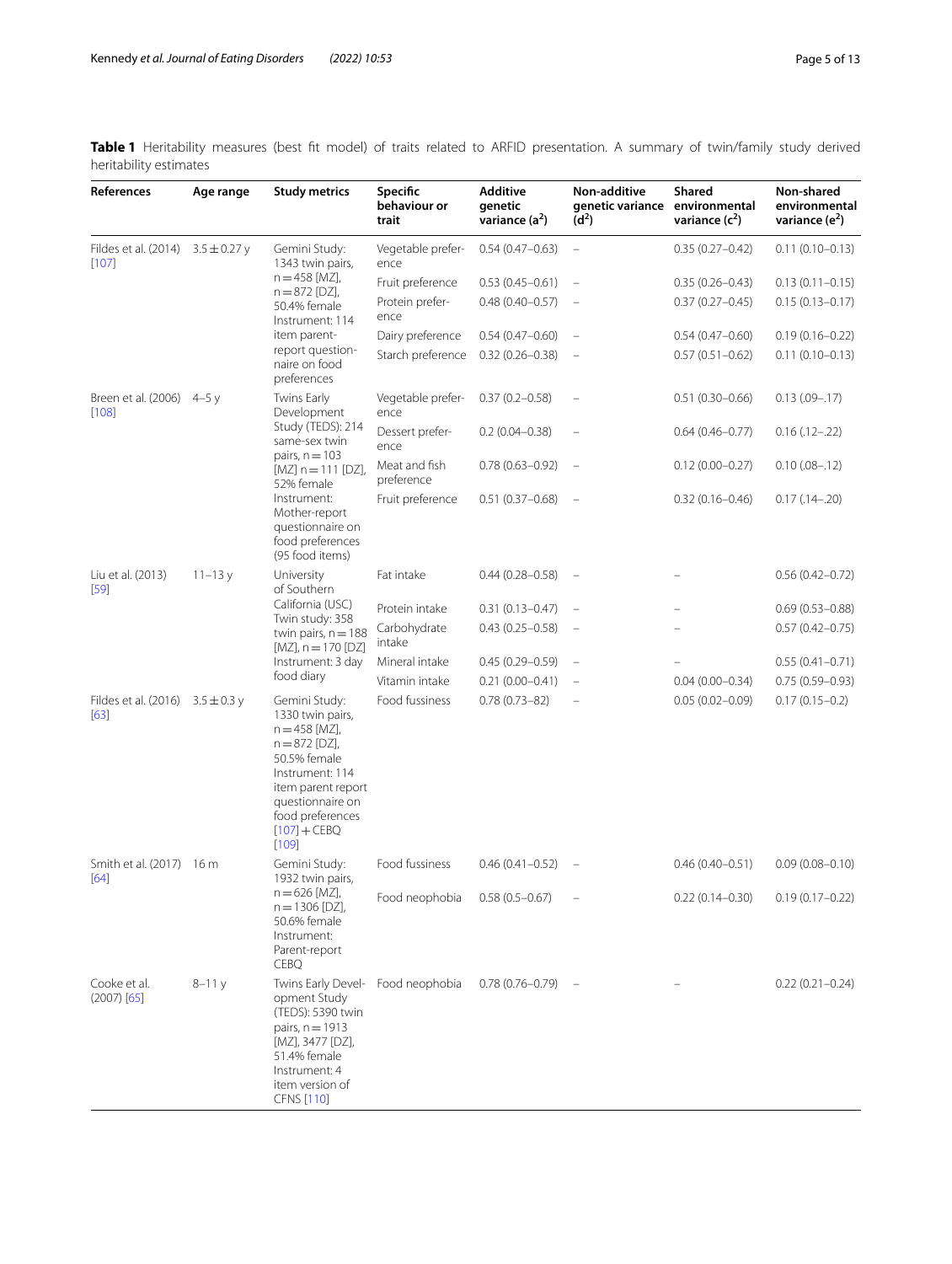# **Table 1** (continued)

| References                           | Age range                    | <b>Study metrics</b>                                                                                                                                                                                  | Specific<br>behaviour or<br>trait | <b>Additive</b><br>qenetic<br>variance $(a^2)$ | Non-additive<br>genetic variance environmental<br>$(d^2)$ | <b>Shared</b><br>variance $(c^2)$ | Non-shared<br>environmental<br>variance $(e^2)$ |
|--------------------------------------|------------------------------|-------------------------------------------------------------------------------------------------------------------------------------------------------------------------------------------------------|-----------------------------------|------------------------------------------------|-----------------------------------------------------------|-----------------------------------|-------------------------------------------------|
| Knaapila et al.<br>$(2007)$ [66]     | Adult                        | Migraine family<br>study-28 Finn-<br>ish families: 105<br>females, 50 males<br>Instrument: FNS<br>$[110]$ (10 item<br>$version$ + FNS-R<br>(6 item version of<br>FNS)                                 | Food neophobia                    | <b>FNS</b><br>$0.69*$                          | $\equiv$                                                  |                                   | 0.31                                            |
|                                      |                              |                                                                                                                                                                                                       |                                   | <b>FNSR</b><br>$0.66*$                         |                                                           |                                   | 0.34                                            |
|                                      |                              | UK adult twin reg- Food neophobia<br>istry: 468 female<br>twin pairs, $n = 211$<br>$[MZ]$ , n = 257 [DZ]<br>Instrument: FNS<br>[90] (10 item<br>$version$ + FNS-R<br>(6 item version of<br>FNS)       |                                   | <b>FNS</b><br>$0.10(0.00 - 0.56)$              | $0.56(0.09 - 0.73)$                                       |                                   | $0.33(0.27 - 0.41)$                             |
|                                      |                              |                                                                                                                                                                                                       |                                   | <b>FNSR</b><br>$0.13(0.00 - 0.59)$             | $0.53(0.06 - 0.72)$                                       |                                   | $0.34(0.28 - 0.41)$                             |
| Llewellyn et al.<br>$(2010)$ [111]   | Infant $({\sim}8 \text{ m})$ | Gemini Study:<br>2334 twin pairs,<br>$n = 729$ [MZ],<br>$n = 1605$ [DZ}<br>Instrument: BEBQ<br>(17 items)[112]                                                                                        | Rate of eating                    | $0.84(0.79 - 0.86)$                            | $\overline{\phantom{a}}$                                  | $0.00(0.0 - 0.05)$                | $0.16(0.14 - 0.17)$                             |
|                                      |                              |                                                                                                                                                                                                       | Satiety respon-<br>siveness       | $0.72(0.65 - 0.80)$                            | $\overline{\phantom{m}}$                                  | $0.12(0.05 - 0.19)$               | 0.16(0.14, 0.17)                                |
|                                      |                              |                                                                                                                                                                                                       | Feeding respon-<br>siveness       | $0.59(0.52 - 0.65)$                            | $\overline{\phantom{a}}$                                  | 0.30(0.24, 0.36)                  | 0.11(0.10, 0.13)                                |
|                                      |                              |                                                                                                                                                                                                       | Enjoyment of<br>food              | $0.53(0.43 - 0.63)$                            |                                                           | 0.45(0.35, 0.54)                  | 0.03(0.02, 0.04)                                |
| Herle et al. (2017)<br>[113]         | 5y                           | Gemini Study:<br>1027 twin pairs,<br>$n = 346$ [MZ],<br>$n = 681$ [DZ].<br>Instrument: CEBO                                                                                                           | Emotional over<br>eating          | $0.07(0.06 - 0.09)$                            | $\overline{\phantom{a}}$                                  | $0.90(0.89 - 0.92)$               | $0.02(0.02 - 0.03)$                             |
|                                      |                              |                                                                                                                                                                                                       | Emotional under<br>eating         | $0.07(0.06 - 0.09)$                            | $\overline{\phantom{a}}$                                  | $0.91(0.90 - 0.92)$               | $0.02(0.02 - 0.02)$                             |
| Taylor et al. (2018) 9-12 y<br>[114] |                              | Child and Adoles-<br>cent Twin Study in<br>Sweden (CATSS):<br>12,419 twin pairs,<br>$n = 3586$ [MZ],<br>$n = 8833$ [DZ]<br>Instrument:<br>A-TAC Perception<br>module (5 items)<br>[115]<br>2.50(0.01) | Sensory reactivity                | Males<br>$0.71(0.68 - 0.74)$                   |                                                           |                                   | $0.29(0.26 - 0.32)$                             |
|                                      |                              |                                                                                                                                                                                                       |                                   | Females<br>$0.66(0.61 - 0.69)$                 |                                                           |                                   | $0.34(0.31 - 0.39)$                             |

Variance estimates provided with 95% CI in parentheses

*MZ* monozygotic, *DZ* dizygotic, *BEBQ* Baby Eating Behaviour Questionnaire, *A-TAC* Autism-Tics, ADHD and other Comorbidities inventory, *CEBQ* Children's Eating Behaviour Questionnaire, *CFNS* Child Food Neophobia Scale, *FNS* Food Neophobia Scale

 $^*$  Familiarity estimate (a $^2 + c^2$ ), CI not presented

meta-analysis involves the drawing together of multiple independent GWAS datasets, the development of which depends on funding and research priorities. This may well require a period of many years to achieve, although the long-term effort has proven extremely valuable for other conditions [[56](#page-10-32)].

Because ARFID is often reported to be comorbid with one or more psychiatric or neurodevelopmental conditions, accurate phenotyping of cases will also be critical for success. Rich phenotyping will enable efective defnition of subgroups or dominant presentations in downstream analyses, allowing the resolution of genetic factors that are specifc to ARFID versus those that contribute to comorbid traits.

The type of control group used in genetic studies is important to consider, including for ARFID. When considering the sample sizes required, the use of unscreened controls (which can be simpler and cheaper to collect, but run the risk of case contamination) is a strategy that has been commonly employed [\[76](#page-11-13), [77\]](#page-11-14). Increasing the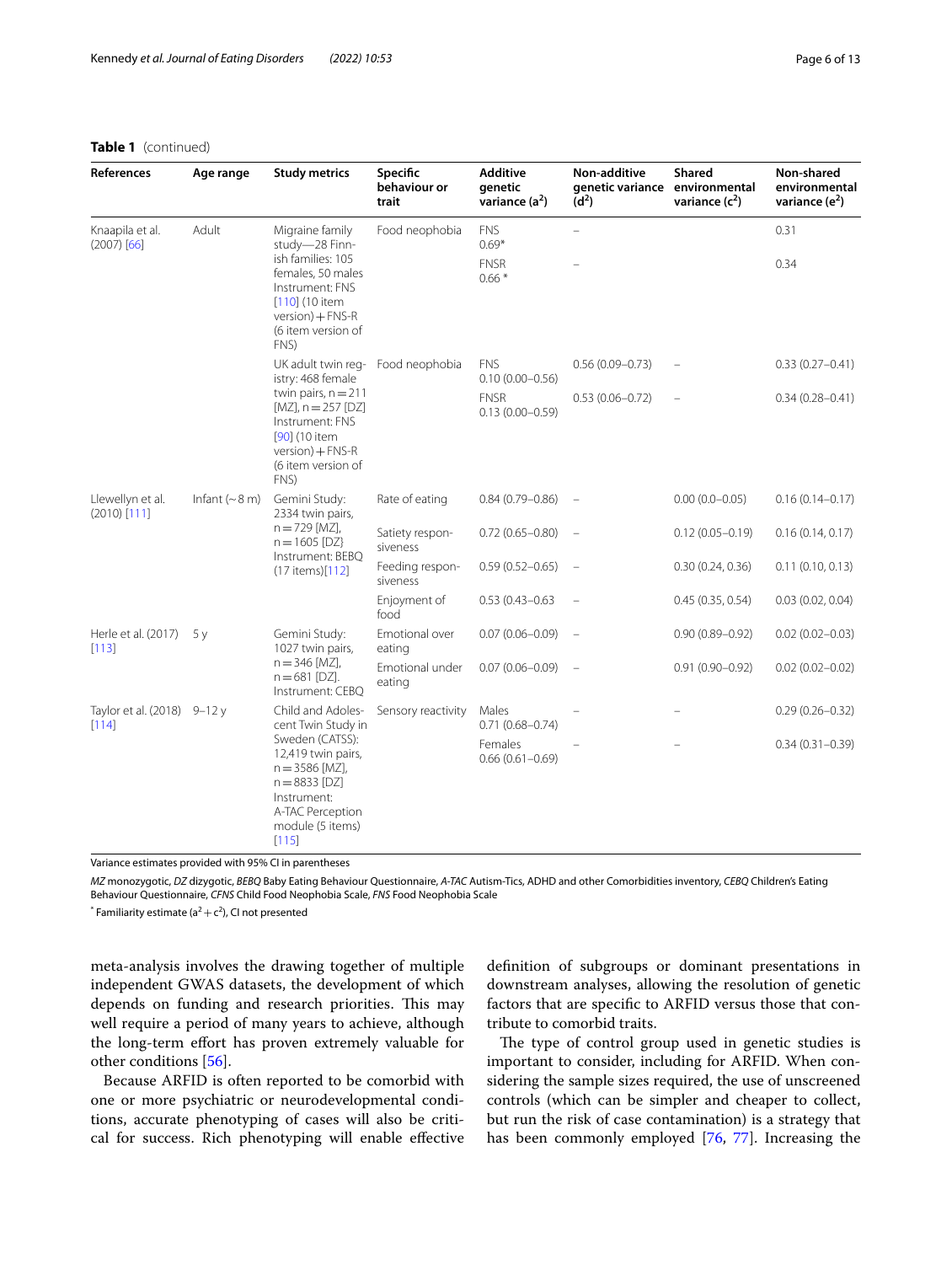number of control samples can compensate for this when using unscreened controls, as long as care is taken to correctly calculate the SNP heritability to avoid overestimation  $[78]$ . This is a valid method, particularly where controls are likely to include misclassifed samples even after screening, or screening for multiple phenotypes may lead to super-normal controls which can increase bias particularly when true genetic correlation is low [[79\]](#page-11-17). In the case of ARFID, where onset is frequently in early childhood, screening of controls is likely to improve power when sample size is low, particularly as ARFID is likely underdiagnosed. Utilising existing unscreened control samples in an ARFID GWAS would require careful calculation of the efect of increased sample size over loss of power due to control misclassifcation, but has the potential to increase control size at little or no added cost.

## *Understanding the genomic architecture of ARFID*

Characterising the genomics of ARFID, including its genetic relationships to other disorders, may help clarify biological substrates of aetiology, and inform research questions regarding risk, prevention, outcomes, and interventions. For example, cross disorder analysis in AN, using data derived from GWAS, identifed genetic correlations not only with psychiatric disorders, but also with measured physical activity levels and metabolic, lipid, and anthropometric traits, confrming an important metabolic aspect to this disorder [\[75](#page-11-8)].

Genetic pleiotropy, and some shared genetic vulnerability between ARFID and other eating disorders or other mental disorders is expected. Substantial genetic overlap was observed in a large study examining five major psychiatric disorders [\[80](#page-11-18)], the greatest overlap estimated at 75% of the causal common genetic variants between bipolar disorder and schizophrenia [[81\]](#page-11-19). Similar crossdisorder analyses of ARFID, based on data gained from GWAS, will elucidate how ARFID relates to other psychiatric and neurodevelopmental conditions, and how it relates to, or is distinct from, commonly comorbid medical conditions such as gastroesophageal refux disease [[82\]](#page-11-20). Methods for examining genetic interrelationships are based on application of linkage disequilibrium score regression (LDSC)  $[83, 84]$  $[83, 84]$  $[83, 84]$  $[83, 84]$ . The joint genetic architecture of traits that may correlate with ARFID can be modelled via genomic structural equation modelling, and any causality relationships can then be explored by generalized summary data-based Mendelian randomization [[85](#page-11-23)].

If observed ARFID presentations refect difering underlying genetic susceptibilities, then a priori we might expect that there would be genetic diferences between each ARFID subtype. In addition, it is reasonable to propose that a core set of genetic factors will also be shared by all subtypes. Examination of the genetic overlap of these presentations can be examined by GWAS meta-analysis of ARFID cases split into presentation-specifc subgroups, and performing subsequent genetic correlation. The extent of genetic variation between ARFID with and without comorbidity will be of particular interest, and will require GWAS study designs that accrue rich phenotyping data to support such analyses.

Observations at the diagnostic level that limited intake, limited variety, and aversive ARFID presentations may be related to AN psychopathology, neurodevelopmental disorders, and anxiety disorders including OCD respectively, can be tested empirically and such results may impact our understanding of ARFID aetiology. For example, if at the genetic level a dominant aversive ARFID presentation appears to share more loci with OCD than it does with the other ARFID presentations, then this may shed doubt on the diagnostic validity of the current DSM ARFID classifcation. Similarly, using genetic information to understand if ARFID shares more common aetiology with EDs or with neurodevelopmental disorders will enhance conceptualisation of the disorder, and have potential impacts on management and treatment.

Historically, nosology has developed without knowledge of the profle of underlying heritable factors present in conditions, and has been based primarily on symptomology. There is little doubt that, going forward, GWAS fndings will be utilised in genetically-informed nosology which may challenge the DSM paradigm [\[86](#page-11-24)]. It is increasingly clear that in the case of psychiatric disorders, traditional symptomatic diagnostic boundaries are less distinct than previously thought [[86–](#page-11-24)[89](#page-11-25)]. For ARFID, if presentation-specifc genetic profles can be established, that are distinct from other comorbid conditions, this will likely inform the diagnostic nomenclature for potential ARFID subtypes, and would serve to either confrm the existing presentations as true subtypes, or help to refne subtype boundaries.

At the individual level, leveraging the information provided by a well powered population-level GWAS, information on risk variants (even those of small efect) for ARFID, can be incorporated into a single polygenic risk score (PRS) which is a predictor of an individual's genetic susceptibility to a particular trait or disorder (Fig. [1](#page-7-0)). A well performing ARFID PRS analysis could identify risk prior to condition onset, and stratify cases based on genetically informed nosology [\[90\]](#page-11-15). PRS analysis can also contribute to the understanding of the genetic architecture of a clinically heterogenous condition in the presence of comorbidity or strongly related traits. As demonstrated in major depressive disorder (MDD), with a well phenotyped GWAS, PRS analysis across multiple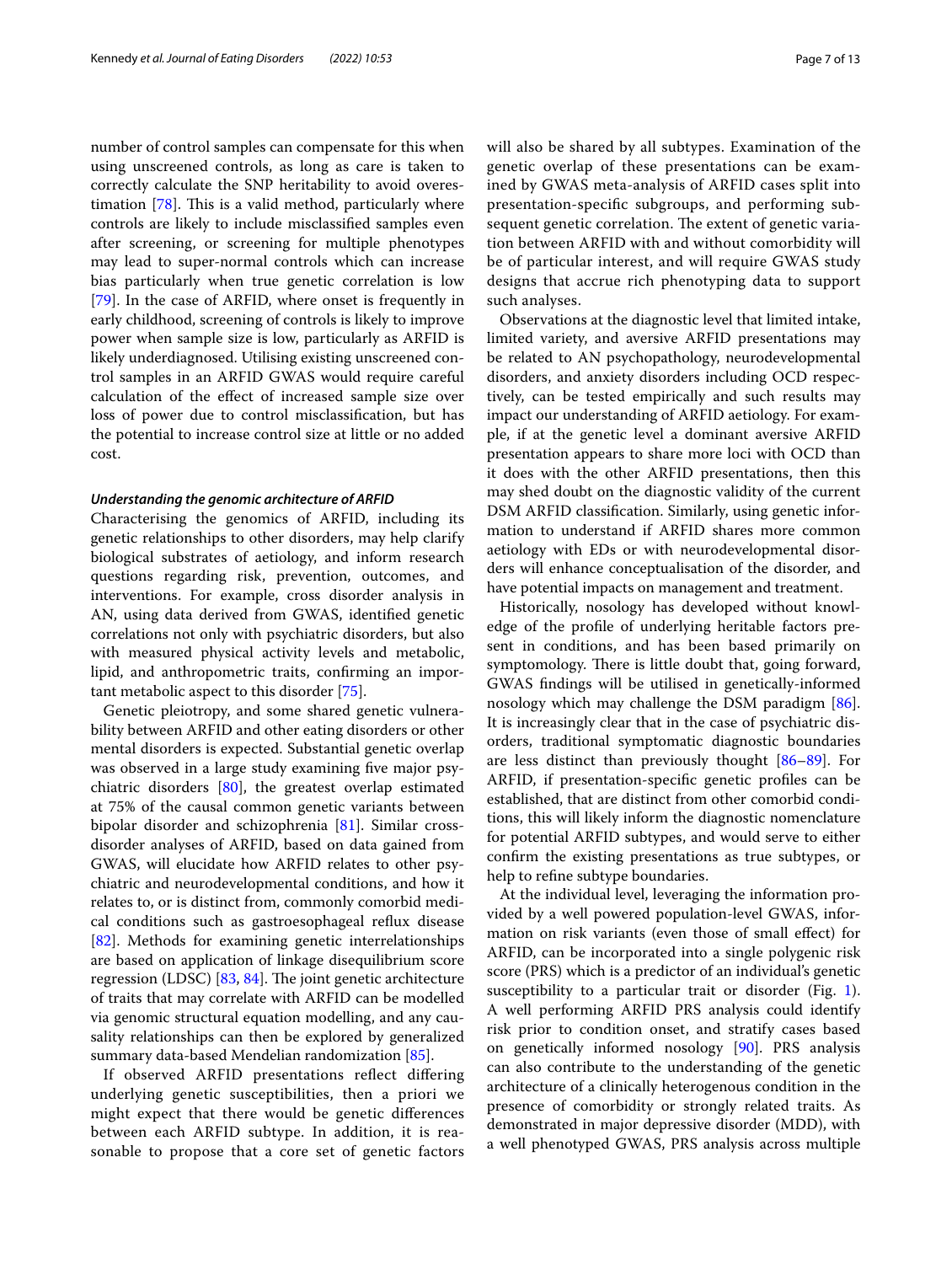

<span id="page-7-0"></span>comorbid traits identifed diferential associations with various MDD clinical subtypes [\[91](#page-11-26)]. PRS analysis may also answer questions around varying genetic predisposition (or diathesis) between ARFID presentations.

An early application of an ARFID PRS is reported by Koomar et al. [\[54](#page-10-30)] to explore correlations with several neuropsychiatric and morphological traits within a cohort of autistic children and their parents. Signifcant positive associations with metabolic syndrome and neuroticism in parents were found. Appetite (limited intake) and fear (aversive) measures in the probands were associated more with metabolism, whilst the picky measure (limited variety) was more associated with neurodevelopment. It will be important to extend this work in cohorts where ARFID is the primary diagnosis (rather than ASD) as those with ARFID without ASD are likely to exhibit diferent characteristics.

## **Further investigations**

The analyses made possible by GWAS may enable a genotypic distinction between children who experience

transient developmentally normative fussy eating, threshold ARFID, and enduring ARFID that persists beyond childhood. Do these presentations represent different points on a continuum of fussy eating behaviour susceptibility, or qualitatively diferent entities? GWAS also provide the starting point for future biological investigations. A few signifcantly-associated variants identifed in GWAS correlate with protein coding changes that infer disease susceptibility, but most are instead involved in regulating other genes [\[92,](#page-11-27) [93](#page-11-28)]. Understanding the genes that are regulated in ARFID will offer insights into the fundamental biological pathways underpinning the disorder. These genes may act in biological systems that provide potential targets for known or novel drugs, providing an opportunity to discover new relevant treatment pathways.

# **Discussion**

ARFID is a diagnostic category which has been recently established and relatively under-researched. Recent literature suggests that compared to other EDs, ARFID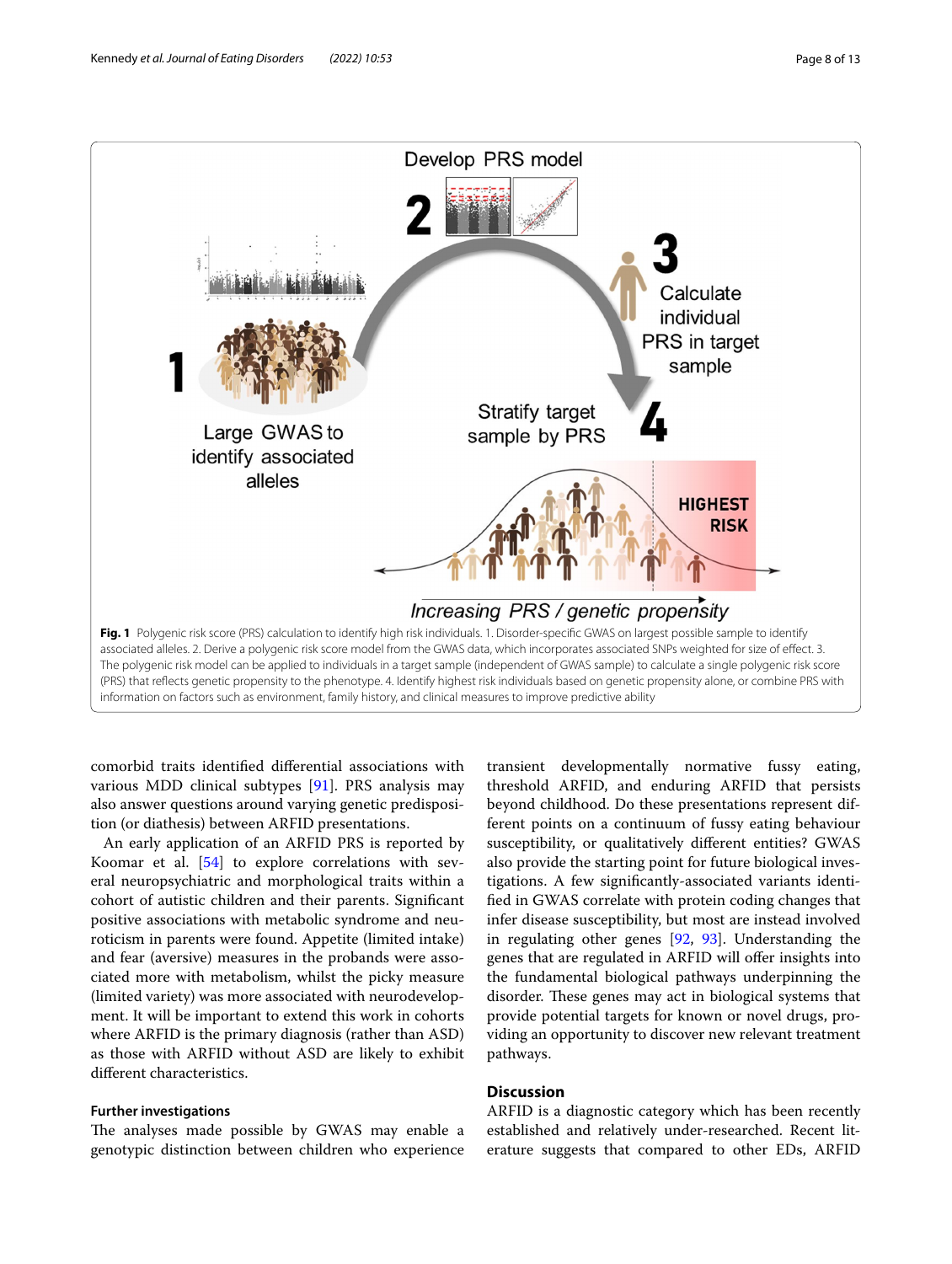patients are younger at presentation and ARFID may be more prevalent in males (at least in paediatric treatment settings). A presentation-specifc classifcation is also showing some promise, however, there is much that is still uncertain and inconsistencies remain, particularly in understanding the relationship between these presentations, and also between ARFID and comorbid traits or conditions.

A key issue is that these data have been largely drawn from paediatric or age-mixed samples of children, adolescents, and young adults. Data from the adult population are scarce, and few large-scale epidemiological studies with valid measures of ARFID have been performed to ascertain accurate prevalence in the general non-clinical population. As more data are collected, the diagnostic criteria may change and clinical utility may improve. Accumulating evidence on dimensions such as precipitating factors, gender prevalence, age at onset, duration of illness, outcome, and comorbidity will further inform clinical management and treatment development.

Elucidation of the genetic architecture and biological pathways involved in a condition that can have severe and debilitating consequences should be a fundamental aim. It is expected that ARFID, like other EDs, will be moderately heritable. Traits seen as part of the ARFID presentation profle show moderate to high heritability estimates. An ARFID GWAS will elucidate how ARFID relates to other eating disorders, and other psychiatric, neurodevelopmental, and metabolic/anthropometric phenotypes to refne aetiology, and inform nosology.

Recruiting a suitably large sample for an ARFID GWAS is realistically achievable if a collaborative, multinational approach is taken. The Psychiatric Genomics Consortium (PGC) has been instrumental in coordinating study populations large enough to perform highly powered GWAS in many psychiatric disorders including ADHD [[94\]](#page-11-29), ASD [[95](#page-11-30)], bipolar disorder [\[96](#page-11-31)], major depression [[97\]](#page-11-32), schizophrenia [[56\]](#page-10-32), Alzheimer's disease [[98](#page-11-33)], OCD [[99\]](#page-11-34), Tourette syndrome [[100](#page-11-35)], post-traumatic stress disorder (PTSD) [[101](#page-11-36)], substance use disorders [\[102](#page-11-37)], and EDs [[103](#page-11-38), [104](#page-11-39)]. The Eating Disorders Working Group of the PGC has expanded to include ARFID, and identifcation of existing samples and collection of new samples is beginning. A large, well phenotyped, sample and careful GWAS design is the frst step to ensuring that genetic associations discovered are sufficiently specific to ARFID and not driven by other factors.

Consortium science unifes innovative and highly reproducible procedural oversight, with the skills and expertise of researchers and specialists around the world. This global approach enables recruitment of participants from a wide and diverse source, including from localities without the population density to otherwise achieve a GWAS-suitable cohort. To successfully harmonise phenotypic data from multiple study populations, consistent implementation of standardised assessments for ARFID will be critical in the study design. As ARFID can present from infancy to adulthood, age-appropriate assessments will be required such as parent report (for young children), or multiinformant child-parent instruments. Considering the scarcity of published literature on ARFID in adult populations, recruitment of participants from a wide age range will beneft analyses on the lifetime impact of a diagnosis.

A blueprint of how to achieve a large-scale, multinational GWAS cohort has already been provided in the PGC-led Eating Disorder Genetics Initiative (EDGI) [[104\]](#page-11-39). EDGI utilises a standardised set of phenotypic assessments provided as an online survey, with DNA sampling via an at-home saliva sampling kit mailed directly to the participant. Removing barriers to participation, and collecting genetic samples from diverse sources is key to understanding how the disorder occurs in a wide range of populations, and importantly, so as not to perpetuate health disparities  $[105, 106]$  $[105, 106]$  $[105, 106]$  $[105, 106]$ . The approach presented in EDGI signifcantly eases the burden associated with in-person or phone-based interviewing, and ensures the sample collection is both non-invasive and convenient to the participant, and easily scalable for researchers. All that is required to achieve this in ARFID is funding for local research, motivated participants, and researchers and collaborators willing to usher ARFID into the arena of interest.

# **Conclusion**

Although the body of literature on ARFID is growing since its recognition as an ED in the DSM-5, there is still much that is unknown about epidemiology, clinical characteristics and treatment of this condition and fundamental genetic investigations where ARFID is the primary focus are still absent. Evidence from a preliminary ARFID GWAS (in an autism sample) and heritability estimates of ARFID- related traits, support a role of substantial genetic infuence in ARFID. A consortium approach to sample ascertainment, as previously exemplifed by the PGC, will be instrumental in delivering a well powered and more comprehensive GWAS for ARFID. This analysis is a vital step to allow investigation into genetic factors that shape the risk, presentation, course of disease, and treatment options of ARFID, as well as enabling important follow-up functional genomic studies. Immediate goals from a genetic analysis of ARFID should be to refne aetiology, and deliver a genetically-informed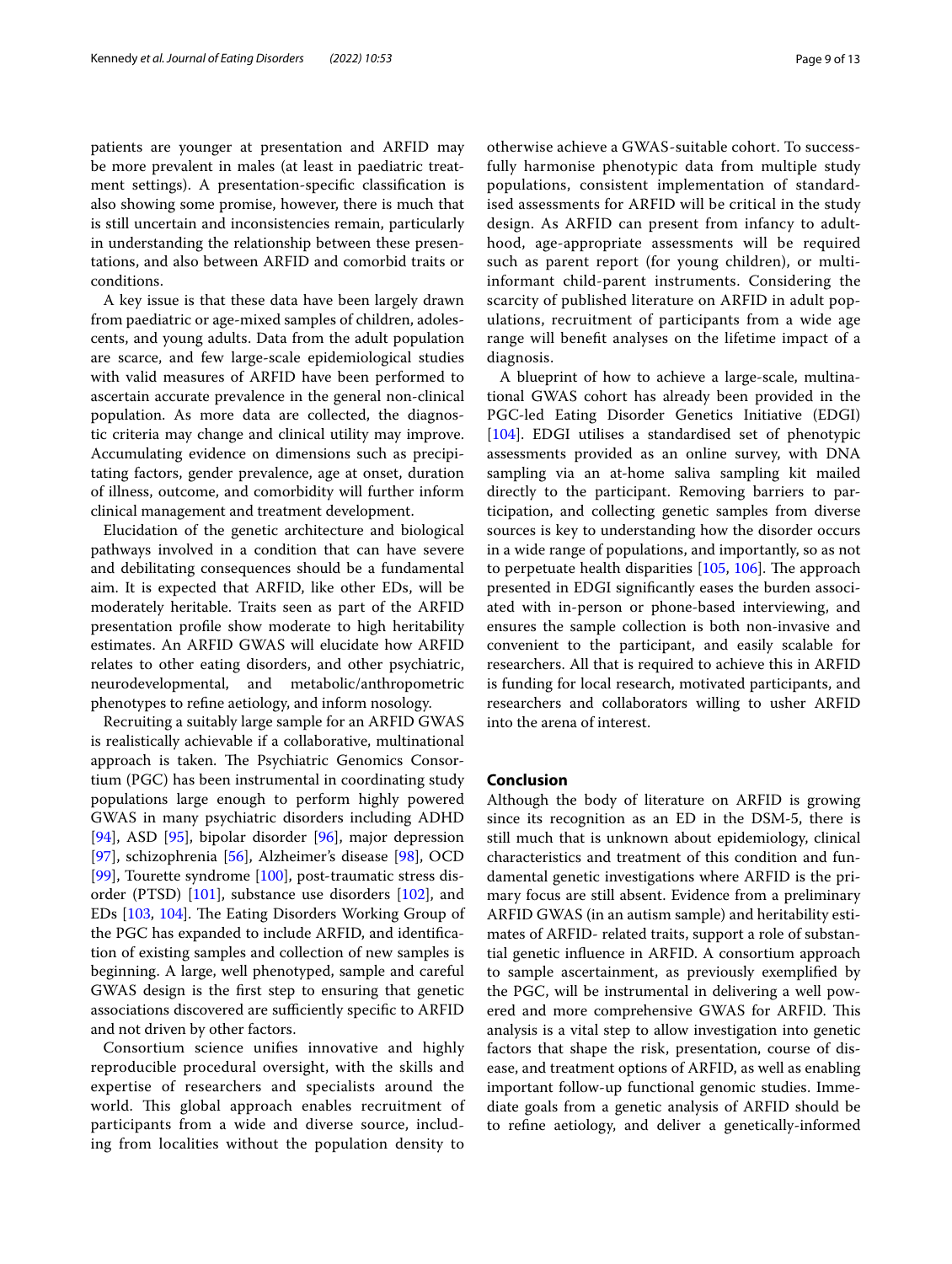# nosology which will guide future study design and conceptualisation of this debilitating disorder.

## **Abbreviations**

ADHD: Attention deficit hyperactivity disorder; AN: Anorexia nervosa; ARFID: Avoidant restrictive food intake disorder; ASD: Autism spectrum disorder; BED: Binge eating disorder; BMI: Body mass index; BN: Bulimia nervosa; CBT: Cognitive behavioural therapy; CNV: Copy number variant; DSM: Diagnostic and Statistical Manual of Mental Disorders; ED: Eating disorder; EDGI: Eating disorder genetics initiative; GWAS: Genome-wide association study; LDSC: Linkage disequilibrium score regression; OCD: Obsessive compulsive disorder; PANDAS: Paediatric autoimmune neuropsychiatric disorder associated with streptococcal infections; PANS: Paediatric acute-onset neuropsychiatric syndrome; PGC: Psychiatric Genomics Consortium; PRS: Polygenic risk score; PTSD: Post-traumatic stress disorder; SNP: Single nucleotide polymorphism.

## **Acknowledgements**

Not applicable.

### **Author contributions**

All authors read and approved the fnal manuscript.

### **Funding**

HK, JJ, and MK are supported by NIMH R01MH120170. LD is supported by Swedish Research Council (Vetenskapsrådet, award: Bulik 538-2013-8864). CMB is supported by NIMH (R01MH120170; R01MH124871; R01MH119084; R01MH118278; R01 MH124871); Brain and Behavior Research Foundation Distinguished Investigator Grant; Swedish Research Council (Vetenskapsrådet, award: 538-2013-8864); Lundbeck Foundation (Grant no. R276-2018-4581).

## **Availability of data and materials**

Not applicable.

## **Declarations**

**Ethics approval and consent to participate** Not applicable.

### **Consent for publication**

Not applicable.

## **Competing interests**

None for HK, LD, MK, JJ. CM Bulik reports: Shire (grant recipient, Scientifc Advisory Board member); Idorsia (consultant); Lundbeckfonden (grant recipient); Pearson (author, royalty recipient); Equip Health Inc. (Clinical Advisory Board).

## **Author details**

<sup>1</sup> Department of Psychological Medicine, University of Otago, Christchurch, PO Box 4345, Christchurch 8140, New Zealand. <sup>2</sup> Department of Medical Epidemiology and Biostatistics, Karolinska Institutet, PO Box 281, 171 77 Stockholm, Sweden. <sup>3</sup>Gillberg Neuropsychiatry Centre, Sahlgrenska Academy, University of Gothenburg, 411 19 Gothenburg, Sweden. <sup>4</sup> Department of Pathology and Biomedical Science, University of Otago, Christchurch, New Zealand. 5 <sup>5</sup> Department of Psychiatry, University of North Carolina at Chapel Hill, CB #7160, 101 Manning Drive, Chapel Hill, NC 27599-7160, USA. <sup>6</sup>Department of Nutrition, University of North Carolina at Chapel Hill, Chapel Hill, NC 27599, USA.

Received: 1 October 2021 Accepted: 8 April 2022 Published online: 15 April 2022

#### <span id="page-9-0"></span>**References**

1. Schmidt R, Hiemisch A, Kiess W, von Klitzing K, Schlensog-Schuster F, Hilbert A. Macro-and micronutrient intake in children with avoidant/ restrictive food intake disorder. Nutrients. 2021;13(2):400.

- 2. Benezech S, Hartmann C, Morfn D, Bertrand Y, Domenech C. Is it leukemia, doctor? No, it's scurvy induced by an ARFID! Eur J Clin Nutr. 2020;74(8):1247–9.
- <span id="page-9-1"></span>3. Chandran JJ, Anderson G, Kennedy A, Kohn M, Clarke S. Subacute combined degeneration of the spinal cord in an adolescent male with avoidant/restrictive food intake disorder: a clinical case report. Int J Eat Disord. 2015;48(8):1176–9.
- <span id="page-9-2"></span>4. Mehler PS, Brown C. Anorexia nervosa–medical complications. J Eat Disord. 2015;3(1):1–8.
- <span id="page-9-3"></span>5. Dinkler L, Yasumitsu-Lovell K, Eitoku M, Fujieda M, Suganuma N, Hatakenaka Y, et al. Development of a parent-reported screening tool for avoidant/restrictive food intake disorder (ARFID): initial validation and prevalence in 4–7-year-old Japanese children. Appetite. 2022;168:105735.
- <span id="page-9-9"></span>6. Kurz S, van Dyck Z, Dremmel D, Munsch S, Hilbert A. Early-onset restrictive eating disturbances in primary school boys and girls. Eur Child Adolesc Psychiatry. 2015;24(7):779–85.
- 7. Schmidt R, Vogel M, Hiemisch A, Kiess W, Hilbert A. Pathological and non-pathological variants of restrictive eating behaviors in middle childhood: a latent class analysis. Appetite. 2018;127:257–65.
- <span id="page-9-4"></span>8. Chen YL, Chen WJ, Lin KC, Shen LJ, Gau SS. Prevalence of DSM-5 mental disorders in a nationally representative sample of children in Taiwan: methodology and main fndings. Epidemiol Psychiatr Sci. 2019;29:e15.
- <span id="page-9-5"></span>9. Hay P, Mitchison D, Collado AEL, Gonzalez-Chica DA, Stocks N, Touyz S. Burden and health-related quality of life of eating disorders, including Avoidant/Restrictive Food Intake Disorder (ARFID), in the Australian population. J Eat Disord. 2017;5:21.
- 10. Fitzsimmons-Craft EE, Balantekin KN, Graham AK, Smolar L, Park D, Mysko C, et al. Results of disseminating an online screen for eating disorders across the U.S.: reach, respondent characteristics, and unmet treatment need. Int J Eat Disord. 2019;52(6):721–9.
- <span id="page-9-10"></span>11. Hilbert A, Zenger M, Eichler J, Brahler E. Psychometric evaluation of the Eating Disorders in Youth-Questionnaire when used in adults: prevalence estimates for symptoms of avoidant/restrictive food intake disorder and population norms. Int J Eat Disord. 2021;54(3):399–408.
- <span id="page-9-6"></span>12. Chua SN, Fitzsimmons-Craft EE, Austin SB, Wilfey DE, Taylor CB. Estimated prevalence of eating disorders in Singapore. Int J Eat Disord. 2021;54(1):7–18.
- <span id="page-9-7"></span>13. Zickgraf HF, Lane-Loney S, Essayli JH, Ornstein RM. Further support for diagnostically meaningful ARFID symptom presentations in an adolescent medicine partial hospitalization program. Int J Eat Disord. 2019;52(4):402–9.
- <span id="page-9-11"></span>14. Fisher MM, Rosen DS, Ornstein RM, Mammel KA, Katzman DK, Rome ES, et al. Characteristics of avoidant/restrictive food intake disorder in children and adolescents: a "new disorder" in DSM-5. J Adolesc Health. 2014;55(1):49–52.
- <span id="page-9-15"></span>15. Nicely TA, Lane-Loney S, Masciulli E, Hollenbeak CS, Ornstein RM. Prevalence and characteristics of avoidant/restrictive food intake disorder in a cohort of young patients in day treatment for eating disorders. J Eat Disord. 2014;2(1):1–8.
- <span id="page-9-12"></span>16. Lieberman M, Houser ME, Voyer AP, Grady S, Katzman DK. Children with avoidant/restrictive food intake disorder and anorexia nervosa in a tertiary care pediatric eating disorder program: a comparative study. Int J Eat Disord. 2019;52(3):239–45.
- <span id="page-9-13"></span>17. Cooney M, Lieberman M, Guimond T, Katzman DK. Clinical and psychological features of children and adolescents diagnosed with avoidant/ restrictive food intake disorder in a pediatric tertiary care eating disorder program: a descriptive study. J Eat Disord. 2018;6(1):1–8.
- 18. Krom H, van der Sluijs VL, van Zundert S, Otten MA, Benninga M, Haverman L, et al. Health related quality of life of infants and children with avoidant restrictive food intake disorder. Int J Eat Disord. 2019;52(4):410–8.
- <span id="page-9-14"></span>19. Forman SF, McKenzie N, Hehn R, Monge MC, Kapphahn CJ, Mammel KA, et al. Predictors of outcome at 1 year in adolescents with DSM-5 restrictive eating disorders: report of the national eating disorders quality improvement collaborative. J Adolesc Health. 2014;55(6):750–6.
- <span id="page-9-8"></span>20. Inoue T, Otani R, Iguchi T, Ishii R, Uchida S, Okada A, et al. Prevalence of autism spectrum disorder and autistic traits in children with anorexia nervosa and avoidant/restrictive food intake disorder. BioPsychoSocial Med. 2021;15(1):1–11.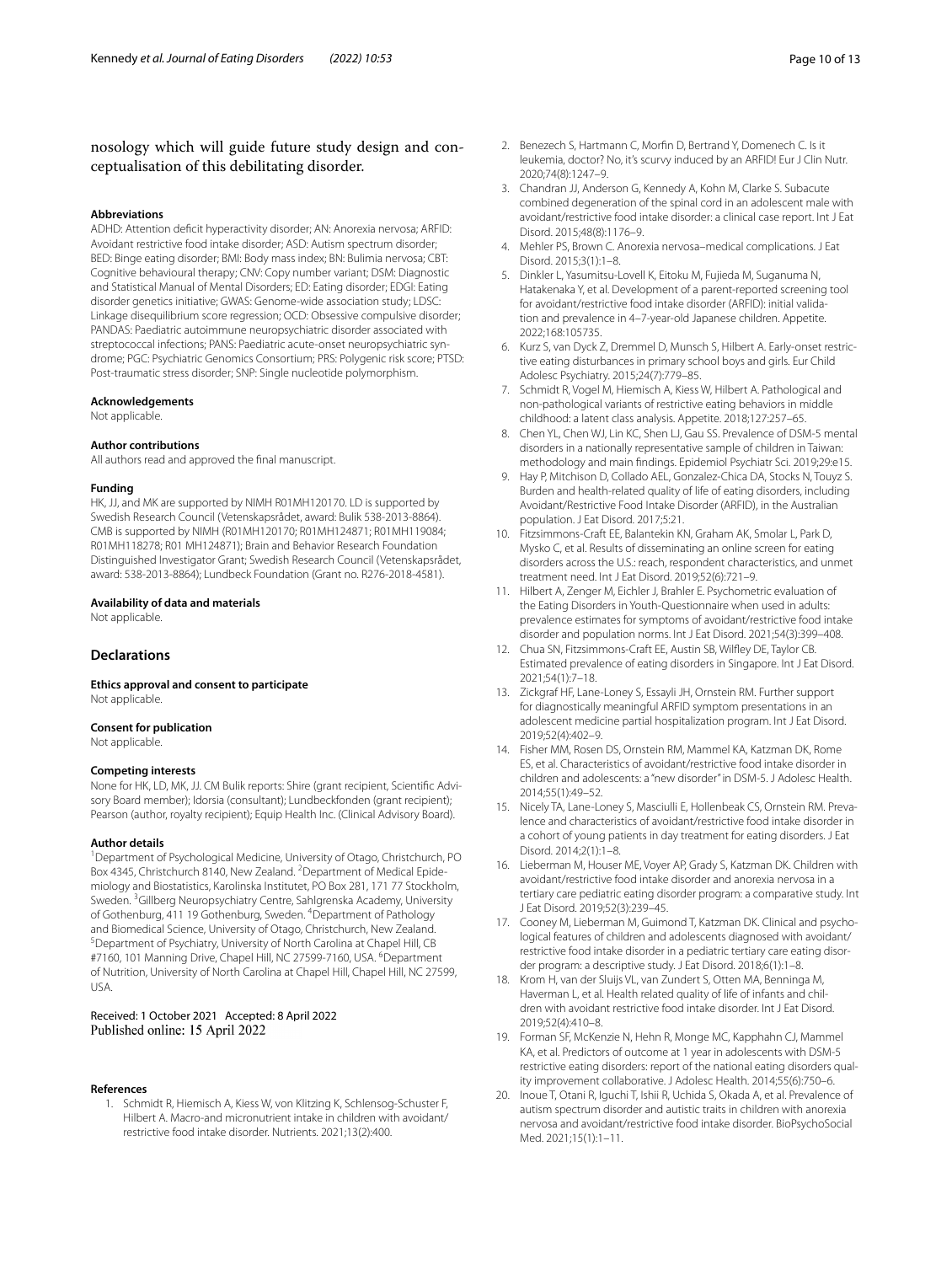- <span id="page-10-0"></span>21. Norris ML, Robinson A, Obeid N, Harrison M, Spettigue W, Henderson K. Exploring avoidant/restrictive food intake disorder in eating disordered patients: a descriptive study. Int J Eat Disord. 2014;47(5):495–9.
- <span id="page-10-1"></span>22. Tsai K, Singh D, Pinkhasov A. Pudendal nerve entrapment leading to avoidant/restrictive food intake disorder (ARFID): a case report. Int J Eat Disord. 2017;50(1):84–7.
- <span id="page-10-2"></span>23. King LA, Urbach JR, Stewart KE. Illness anxiety and avoidant/restrictive food intake disorder: cognitive–behavioral conceptualization and treatment. Eat Behav. 2015;19:106–9.
- <span id="page-10-3"></span>24. Bourne L, Bryant-Waugh R, Cook J, Mandy W. Avoidant/restrictive food intake disorder: a systematic scoping review of the current literature. Psychiatry Res. 2020;288:112961.
- 25. Nakai Y, Nin K, Noma S, Hamagaki S, Takagi R, Teramukai S, et al. Clinical presentation and outcome of avoidant/restrictive food intake disorder in a Japanese sample. Eat Behav. 2017;24:49–53.
- <span id="page-10-4"></span>26. Murray HB, Bailey AP, Keshishian AC, Silvernale CJ, Staller K, Eddy KT, et al. Prevalence and characteristics of avoidant/restrictive food intake disorder in adult neurogastroenterology patients. Clin Gastroenterol Hepatol. 2019;18(9):1995–2002.e1.
- <span id="page-10-5"></span>27. Bulik CM. Exploring the gene–environment nexus in eating disorders. J Psychiatry Neurosci. 2005;30(5):335–9.
- <span id="page-10-6"></span>28. Kennedy GA, Wick MR, Keel PK. Eating disorders in children: is avoidant– restrictive food intake disorder a feeding disorder or an eating disorder and what are the implications for treatment? F1000Research. 2018;7:88.
- <span id="page-10-7"></span>29. Maertens C, Couturier J, Grant C, Johnson N. Fear of vomiting and low body weight in two pediatric patients: diagnostic challenges. J Can Acad Child Adolesc Psychiatry. 2017;26(1):59–61.
- <span id="page-10-8"></span>30. Norris ML, Obeid N, Santos A, Valois DD, Isserlin L, Feder S, et al. Treatment needs and rates of mental health comorbidity in adolescent patients with ARFID. Front Psychiatry. 2021;12:1144.
- 31. Zanna V, Criscuolo M, Mereu A, Cinelli G, Marchetto C, Pasqualetti P, et al. Restrictive eating disorders in children and adolescents: a comparison between clinical and psychopathological profles. Eat Weight Disord Stud Anorex Bulim Obes. 2020;26(5):1491–501.
- <span id="page-10-9"></span>32. Aulinas A, Marengi DA, Galbiati F, Asanza E, Slattery M, Mancuso CJ, et al. Medical comorbidities and endocrine dysfunction in low-weight females with avoidant/restrictive food intake disorder compared to anorexia nervosa and healthy controls. Int J Eat Disord. 2020;53(4):631–6.
- <span id="page-10-10"></span>33. Reilly EE, Brown TA, Gray EK, Kaye WH, Menzel JE. Exploring the cooccurrence of behavioural phenotypes for avoidant/restrictive food intake disorder in a partial hospitalization sample. Eur Eat Disord Rev. 2019;27(4):429–35.
- <span id="page-10-11"></span>34. Thomas JJ, Lawson EA, Micali N, Misra M, Deckersbach T, Eddy KT. Avoidant/restrictive food intake disorder: a three-dimensional model of neurobiology with implications for etiology and treatment. Curr Psychiatry Rep. 2017;19(8):1–9.
- <span id="page-10-12"></span>35. Norris ML, Spettigue W, Hammond NG, Katzman DK, Zucker N, Yelle K, et al. Building evidence for the use of descriptive subtypes in youth with avoidant restrictive food intake disorder. Int J Eat Disord. 2018;51(2):170–3.
- <span id="page-10-13"></span>36. Lucarelli L, Sechi C, Cimino S, Chatoor I. Avoidant/restrictive food intake disorder: a longitudinal study of malnutrition and psychopathological risk factors from 2 to 11 years of age. Front Psychol. 2018;9:1608.
- <span id="page-10-14"></span>37. Herle M, De Stavola B, Hübel C, Abdulkadir M, Ferreira DS, Loos RJ, et al. A longitudinal study of eating behaviours in childhood and later eating disorder behaviours and diagnoses. Br J Psychiatry. 2020;216(2):113–9.
- <span id="page-10-15"></span>38. Carruth BR, Ziegler PJ, Gordon A, Barr SI. Prevalence of picky eaters among infants and toddlers and their caregivers' decisions about ofering a new food. J Am Diet Assoc. 2004;104:57–64.
- <span id="page-10-16"></span>39. Taylor CM, Wernimont SM, Northstone K, Emmett PM. Picky/fussy eating in children: review of defnitions, assessment, prevalence and dietary intakes. Appetite. 2015;95:349–59.
- <span id="page-10-17"></span>Kambanis PE, Kuhnle MC, Wons OB, Jo JH, Keshishian AC, Hauser K, et al. Prevalence and correlates of psychiatric comorbidities in children and adolescents with full and subthreshold avoidant/restrictive food intake disorder. Int J Eat Disord. 2020;53(2):256–65.
- <span id="page-10-18"></span>41. Smith B, Rogers SL, Blissett J, Ludlow AK. The relationship between sensory sensitivity, food fussiness and food preferences in children with neurodevelopmental disorders. Appetite. 2020;150:104643.
- <span id="page-10-19"></span>42. Zickgraf HF, Murray HB, Kratz HE, Franklin ME. Characteristics of outpatients diagnosed with the selective/neophobic presentation of avoidant/restrictive food intake disorder. Int J Eat Disord. 2019;52(4):367–77.
- <span id="page-10-20"></span>43. Loomes R, Hull L, Mandy WPL. What is the male-to-female ratio in autism spectrum disorder? A systematic review and meta-analysis. J Am Acad Child Adolesc Psychiatry. 2017;56(6):466–74.
- 44. Polanczyk G, de Lima MS, Horta BL, Biederman J, Rohde LA. The worldwide prevalence of ADHD: a systematic review and metaregression analysis. Am J Psychiatry. 2007;164(6):942–8.
- <span id="page-10-21"></span>45. Coglan L, Otasowie J. Avoidant/restrictive food intake disorder: what do we know so far? BJPsych Adv. 2019;25(2):90–8.
- <span id="page-10-22"></span>46. Duncombe Lowe K, Barnes TL, Martell C, Keery H, Eckhardt S, Peterson CB, et al. Youth with avoidant/restrictive food intake disorder: examining diferences by age, weight status, and symptom duration. Nutrients. 2019;11(8):1955.
- <span id="page-10-23"></span>47. Chistol LT, Bandini LG, Must A, Phillips S, Cermak SA, Curtin C. Sensory sensitivity and food selectivity in children with autism spectrum disorder. J Autism Dev Disord. 2018;48(2):583–91.
- <span id="page-10-24"></span>48. Pennell A, Couturier J, Grant C, Johnson N. Severe avoidant/restrictive food intake disorder and coexisting stimulant treated attention defcit hyperactivity disorder. Int J Eat Disord. 2016;49(11):1036–9.
- <span id="page-10-25"></span>49. Sharp WG, Volkert VM, Stubbs KH, Berry RC, Clark MC, Bettermann EL, et al. Intensive multidisciplinary intervention for young children with feeding tube dependence and chronic food refusal: an electronic health record review. J Pediatr. 2020;223:73–80.e2.
- <span id="page-10-26"></span>50. Murphy J, Zlomke KR. A behavioral parent–training intervention for a child with avoidant/restrictive food intake disorder. Clin Pract Pediatr Psychol. 2016;4(1):23.
- <span id="page-10-27"></span>51. Dinkler L, Bryant-Waugh R. Assessment of avoidant restrictive food intake disorder, pica and rumination disorder: interview and questionnaire measures. Curr Opin Psychiatry. 2021;34:532–42.
- <span id="page-10-28"></span>52. Bryant-Waugh R, Higgins C. Avoidant restrictive food intake disorder in childhood and adolescence: a clinical guide. London: Routledge; 2020.
- <span id="page-10-29"></span>53. Thomas JJ, Becker KR, Breithaupt L, Murray HB, Jo JH, Kuhnle MC, et al. Cognitive–behavioral therapy for adults with avoidant/restrictive food intake disorder. J Behav Cogn Ther. 2021;31(1):47–55.
- <span id="page-10-30"></span>54. Koomar T, Thomas TR, Pottschmidt NR, Lutter M, Michaelson JJ. Estimating the prevalence and genetic risk mechanisms of ARFID in a large autism cohort. Front Psychiatry. 2021;12:668297.
- <span id="page-10-31"></span>55. Yilmaz Z, Hardaway JA, Bulik CM. Genetics and epigenetics of eating disorders. Adv Genomics Genet. 2015;5:131–50.
- <span id="page-10-32"></span>56. Ripke S, Neale BM, Corvin A, Walters JTR, Farh K-H, Holmans PA, et al. Biological insights from 108 schizophrenia-associated genetic loci. Nature. 2014;511(7510):421–7.
- <span id="page-10-33"></span>57. Okbay A, Beauchamp JP, Fontana MA, Lee JJ, Pers TH, Rietveld CA, et al. Genome-wide association study identifes 74 loci associated with educational attainment. Nature. 2016;533(7604):539–42.
- <span id="page-10-34"></span>58. Palmer EE, Kumar R, Gordon CT, Shaw M, Hubert L, Carroll R, et al. A recurrent de novo nonsense variant in ZSWIM6 results in severe intellectual disability without frontonasal or limb malformations. Am J Hum Genet. 2017;101(6):995–1005.
- <span id="page-10-35"></span>59. Liu J, Tuvblad C, Raine A, Baker L. Genetic and environmental infuences on nutrient intake. Genes Nutr. 2013;8(2):241–52.
- <span id="page-10-36"></span>60. Heitmann BL, Harris JR, Lissner L, Pedersen NL. Genetic efects on weight change and food intake in Swedish adult twins. Am J Clin Nutr. 1999;69(4):597–602.
- <span id="page-10-37"></span>61. Keskitalo K, Silventoinen K, Tuorila H, Perola M, Pietiläinen KH, Rissanen A, et al. Genetic and environmental contributions to food use patterns of young adult twins. Physiol Behav. 2008;93(1–2):235–42.
- <span id="page-10-38"></span>62. Teucher B, Skinner J, Skidmore PM, Cassidy A, Fairweather-Tait SJ, Hooper L, et al. Dietary patterns and heritability of food choice in a UK female twin cohort. Twin Res Hum Genet. 2007;10(5):734–48.
- <span id="page-10-39"></span>63. Fildes A, van Jaarsveld CH, Cooke L, Wardle J, Llewellyn CH. Common genetic architecture underlying young children's food fussiness and liking for vegetables and fruit. Am J Clin Nutr. 2016;103(4):1099–104.
- <span id="page-10-40"></span>64. Smith AD, Herle M, Fildes A, Cooke L, Steinsbekk S, Llewellyn CH. Food fussiness and food neophobia share a common etiology in early childhood. J Child Psychol Psychiatry. 2017;58(2):189–96.
- <span id="page-10-41"></span>65. Cooke LJ, Haworth CM, Wardle J. Genetic and environmental infuences on children's food neophobia. Am J Clin Nutr. 2007;86(2):428–33.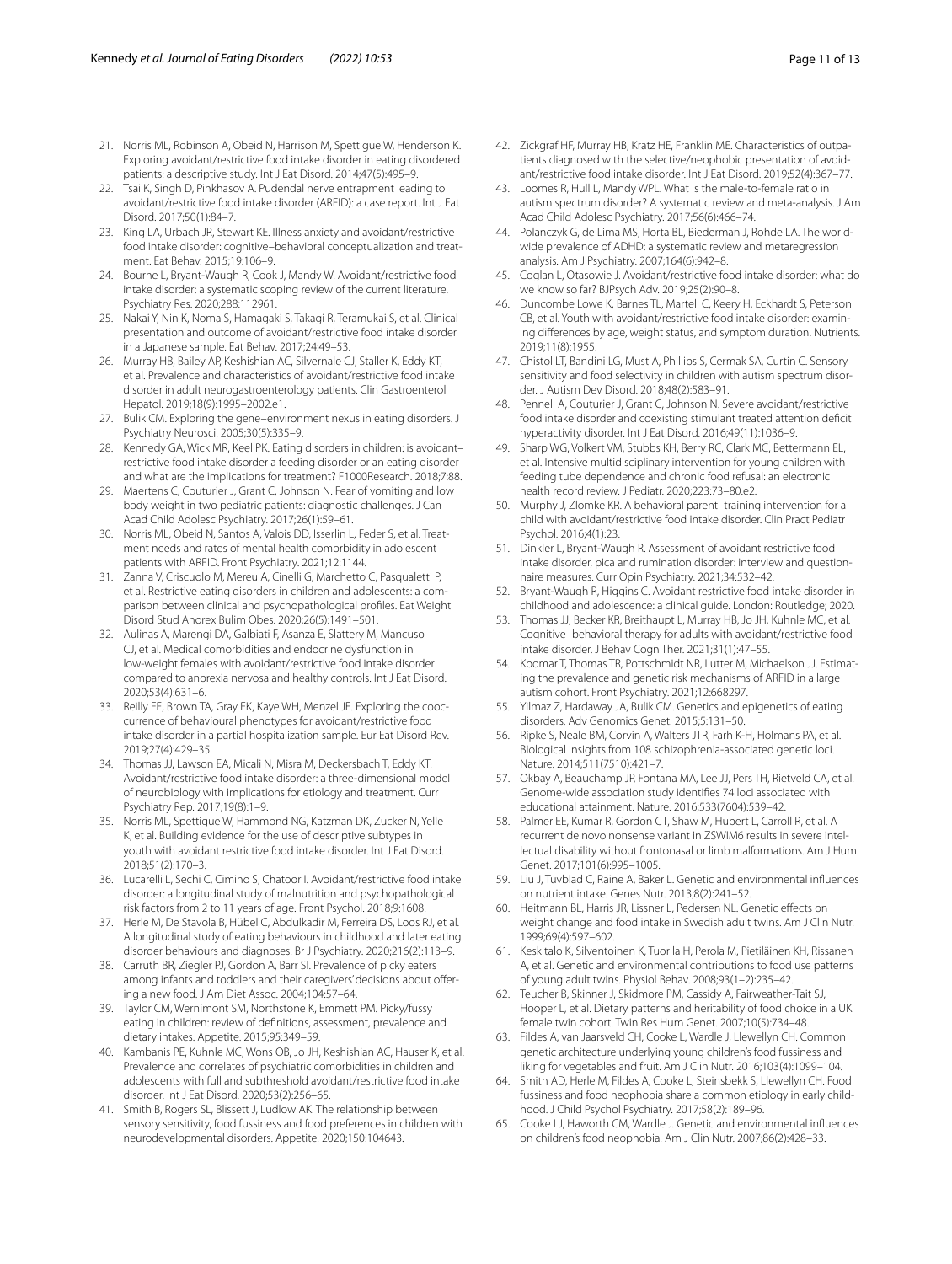- <span id="page-11-0"></span>66. Knaapila A, Tuorila H, Silventoinen K, Keskitalo K, Kallela M, Wessman M, et al. Food neophobia shows heritable variation in humans. Physiol Behav. 2007;91(5):573–8.
- <span id="page-11-1"></span>67. Keller KL, Steinmann L, Nurse RJ, Tepper BJ. Genetic taste sensitivity to 6-n-propylthiouracil infuences food preference and reported intake in preschool children. Appetite. 2002;38(1):3–12.
- <span id="page-11-2"></span>68. Reed DR, Tanaka T, McDaniel AH. Diverse tastes: genetics of sweet and bitter perception. Physiol Behav. 2006;88(3):215–26.
- <span id="page-11-3"></span>69. Sullivan PF, Geschwind DH. Defning the genetic, genomic, cellular, and diagnostic architectures of psychiatric disorders. Cell. 2019;177(1):162–83.
- <span id="page-11-4"></span>70. Cooper GM, Coe BP, Girirajan S, Rosenfeld JA, Vu TH, Baker C, et al. A copy number variation morbidity map of developmental delay. Nat Genet. 2011;43(9):838–46.
- <span id="page-11-5"></span>71. Shishido E, Aleksic B, Ozaki N. Copy-number variation in the pathogenesis of autism spectrum disorder. Psychiatry Clin Neurosci. 2014;68(2):85–95.
- <span id="page-11-6"></span>72. Tam GW, Redon R, Carter NP, Grant SG. The role of DNA copy number variation in schizophrenia. Biol Psychiat. 2009;66(11):1005–12.
- 73. Lew AR, Kellermayer TR, Sule BP, Szigeti K. Copy number variations in adult-onset neuropsychiatric diseases. Curr Genomics. 2018;19(6):420–30.
- <span id="page-11-7"></span>74. Takumi T, Tamada K. CNV biology in neurodevelopmental disorders. Curr Opin Neurobiol. 2018;48:183–92.
- <span id="page-11-8"></span>75. Watson HJ, Yilmaz Z, Thornton LM, Hubel C, Coleman JRI, Gaspar HA, et al. Genome-wide association study identifes eight risk loci and implicates metabo-psychiatric origins for anorexia nervosa. Nat Genet. 2019;51(8):1207–14.
- <span id="page-11-13"></span>76. Duncan L, Yilmaz Z, Gaspar H, Walters R, Goldstein J, Anttila V, et al. Signifcant locus and metabolic genetic correlations revealed in genome-wide association study of anorexia nervosa. Am J Psychiatry. 2017;174(9):850–8.
- <span id="page-11-14"></span>77. Grove J, Ripke S, Als TD, Mattheisen M, Walters RK, Won H, et al. Identifcation of common genetic risk variants for autism spectrum disorder. Nat Genet. 2019;51(3):431–44.
- <span id="page-11-16"></span>Peyrot Wouter J, Boomsma Dorret I, Penninx Brenda WJH, Wray NR. Disease and polygenic architecture: avoid trio design and appropriately account for unscreened control subjects for common disease. Am J Hum Genet. 2016;98(2):382–91.
- <span id="page-11-17"></span>79. Kendler KS, Chatzinakos C, Bacanu SA. The impact on estimations of genetic correlations by the use of super-normal, unscreened, and family-history screened controls in genome wide case-control studies. Genet Epidemiol. 2020;44(3):283–9.
- <span id="page-11-18"></span>80. Cross-Disorder Group of the Psychiatric Genomics Consortium. Identification of risk loci with shared efects on fve major psychiatric disorders: a genome-wide analysis. Lancet. 2013;381(9875):1371–9.
- <span id="page-11-19"></span>81. Frei O, Holland D, Smeland OB, Shadrin AA, Fan CC, Maeland S, et al. Bivariate causal mixture model quantifes polygenic overlap between complex traits beyond genetic correlation. Nat Commun. 2019;10(1):2417.
- <span id="page-11-20"></span>82. Byrne EM, Zhu Z, Qi T, Skene NG, Bryois J, Pardinas AF, et al. Conditional GWAS analysis to identify disorder-specifc SNPs for psychiatric disorders. Mol Psychiatry. 2021;26(6):2070–81.
- <span id="page-11-21"></span>83. Bulik-Sullivan BK, Loh P-R, Finucane HK, Ripke S, Yang J, Patterson N, et al. LD Score regression distinguishes confounding from polygenicity in genome-wide association studies. Nat Genet. 2015;47(3):291–5.
- <span id="page-11-22"></span>84. Bulik-Sullivan B, Finucane HK, Anttila V, Gusev A, Day FR, Loh P-R, et al. An atlas of genetic correlations across human diseases and traits. Nat Genet. 2015;47(11):1236.
- <span id="page-11-23"></span>85. Davies NM, Holmes MV, Davey SG. Reading Mendelian randomisation studies: a guide, glossary, and checklist for clinicians. BMJ. 2018;362:k601.
- <span id="page-11-24"></span>86. Smoller JW, Andreassen OA, Edenberg HJ, Faraone SV, Glatt SJ, Kendler KS. Psychiatric genetics and the structure of psychopathology. Mol Psychiatry. 2019;24(3):409–20.
- 87. Lee PH, Anttila V, Won H, Feng Y-CA, Rosenthal J, Zhu Z, et al. Genomic relationships, novel loci, and pleiotropic mechanisms across eight psychiatric disorders. Cell. 2019;179(7):1469–82.e11.
- 88. Anttila V, Bulik-Sullivan B, Finucane HK, Walters RK, Bras J, Duncan L, et al. Analysis of shared heritability in common disorders of the brain. Science. 2018;360(6395): eaap8757.
- <span id="page-11-25"></span>89. Pelin H, Ising M, Stein F, Meinert S, Meller T, Brosch K, et al. Identifcation of transdiagnostic psychiatric disorder subtypes using unsupervised learning. Neuropsychopharmacology. 2021;46(11):1895–905.
- <span id="page-11-15"></span>90. Wray NR, Lin T, Austin J, McGrath JJ, Hickie IB, Murray GK, et al. From basic science to clinical application of polygenic risk scores: a primer. JAMA Psychiat. 2021;78(1):101–9.
- <span id="page-11-26"></span>91. Mitchell BL, Campos AI, Whiteman DC, Olsen CM, Gordon SD, Walker AJ, et al. The Australian Genetics of Depression Study: new risk loci and dissecting heterogeneity between subtypes. Biol Psychiatry. 2021; 1472.
- <span id="page-11-27"></span>92. Akbarian S, Liu C, Knowles JA, Vaccarino FM, Farnham PJ, Crawford GE, et al. The psychencode project. Nat Neurosci. 2015;18(12):1707–12.
- <span id="page-11-28"></span>93. Visscher PM, Wray NR, Zhang Q, Sklar P, McCarthy MI, Brown MA, et al. 10 years of GWAS discovery: biology, function, and translation. Am J Hum Genet. 2017;101(1):5–22.
- <span id="page-11-29"></span>94. Demontis D, Walters RK, Martin J, Mattheisen M, Als TD, Agerbo E, et al. Discovery of the frst genome-wide signifcant risk loci for attention defcit/hyperactivity disorder. Nat Genet. 2019;51(1):63–75.
- <span id="page-11-30"></span>95. ASDWGoTPGC. Meta-analysis of GWAS of over 16,000 individuals with autism spectrum disorder highlights a novel locus at 10q24.32 and a signifcant overlap with schizophrenia. Mol Autism. 2017;8:21.
- <span id="page-11-31"></span>Stahl EA, Breen G, Forstner AJ, McQuillin A, Ripke S, Trubetskoy V, et al. Genome-wide association study identifes 30 loci associated with bipolar disorder. Nat Genet. 2019;51(5):793–803.
- <span id="page-11-32"></span>97. Wray NR, Ripke S, Mattheisen M, Trzaskowski M, Byrne EM, Abdellaoui A, et al. Genome-wide association analyses identify 44 risk variants and refne the genetic architecture of major depression. Nat Genet. 2018;50(5):668–81.
- <span id="page-11-33"></span>98. Jansen IE, Savage JE, Watanabe K, Bryois J, Williams DM, Steinberg S, et al. Genome-wide meta-analysis identifes new loci and functional pathways infuencing Alzheimer's disease risk. Nat Genet. 2019;51(3):404–13.
- <span id="page-11-34"></span>99. Arnold PD, Askland KD, Barlassina C, Bellodi L, Bienvenu O, Black D, et al. Revealing the complex genetic architecture of obsessive-compulsive disorder using meta-analysis. Mol Psychiatry. 2018;23(5):1181.
- <span id="page-11-35"></span>100. Yu D, Sul JH, Tsetsos F, Nawaz MS, Huang AY, Zelaya I, et al. Interrogating the genetic determinants of Tourette's syndrome and other tic disorders through genome-wide association studies. Am J Psychiatry. 2019;176(3):217–27.
- <span id="page-11-36"></span>101. Nievergelt CM, Maihofer AX, Klengel T, Atkinson EG, Chen C-Y, Choi KW, et al. International meta-analysis of PTSD genome-wide association studies identifes sex-and ancestry-specifc genetic risk loci. Nat Commun. 2019;10(1):1–16.
- <span id="page-11-37"></span>102. Walters RK, Polimanti R, Johnson EC, McClintick JN, Adams MJ, Adkins AE, et al. Transancestral GWAS of alcohol dependence reveals common genetic underpinnings with psychiatric disorders. Nat Neurosci. 2018;21(12):1656–69.
- <span id="page-11-38"></span>103. Thornton LM, Munn-Chernoff MA, Baker JH, Jureus A, Parker R, Henders AK, et al. The Anorexia Nervosa Genetics Initiative (ANGI): overview and methods. Contemp Clin Trials. 2018;74:61–9.
- <span id="page-11-39"></span>104. Bulik CM, Thornton LM, Parker R, Kennedy H, Baker JH, MacDermod C, et al. The Eating Disorders Genetics Initiative (EDGI): study protocol. BMC Psychiatry. 2021;21:1–9.
- <span id="page-11-40"></span>105. Martin AR, Kanai M, Kamatani Y, Okada Y, Neale BM, Daly MJ. Clinical use of current polygenic risk scores may exacerbate health disparities. Nat Genet. 2019;51(4):584–91.
- <span id="page-11-41"></span>106. Peterson RE, Kuchenbaecker K, Walters RK, Chen C-Y, Popejoy AB, Periyasamy S, et al. Genome-wide association studies in ancestrally diverse populations: opportunities, methods, pitfalls, and recommendations. Cell. 2019;179(3):589–603.
- <span id="page-11-9"></span>107. Fildes A, van Jaarsveld CH, Llewellyn CH, Fisher A, Cooke L, Wardle J. Nature and nurture in children's food preferences. Am J Clin Nutr. 2014;99(4):911–7.
- <span id="page-11-10"></span>108. Breen FM, Plomin R, Wardle J. Heritability of food preferences in young children. Physiol Behav. 2006;88(4–5):443–7.
- <span id="page-11-11"></span>109. Wardle J, Guthrie CA, Sanderson S, Rapoport L. Development of the children's eating behaviour questionnaire. J Child Psychol Psychiatry Allied Disciplines. 2001;42(7):963–70.
- <span id="page-11-12"></span>110. Pliner P, Hobden K. Development of a scale to measure the trait of food neophobia in humans. Appetite. 1992;19(2):105–20.